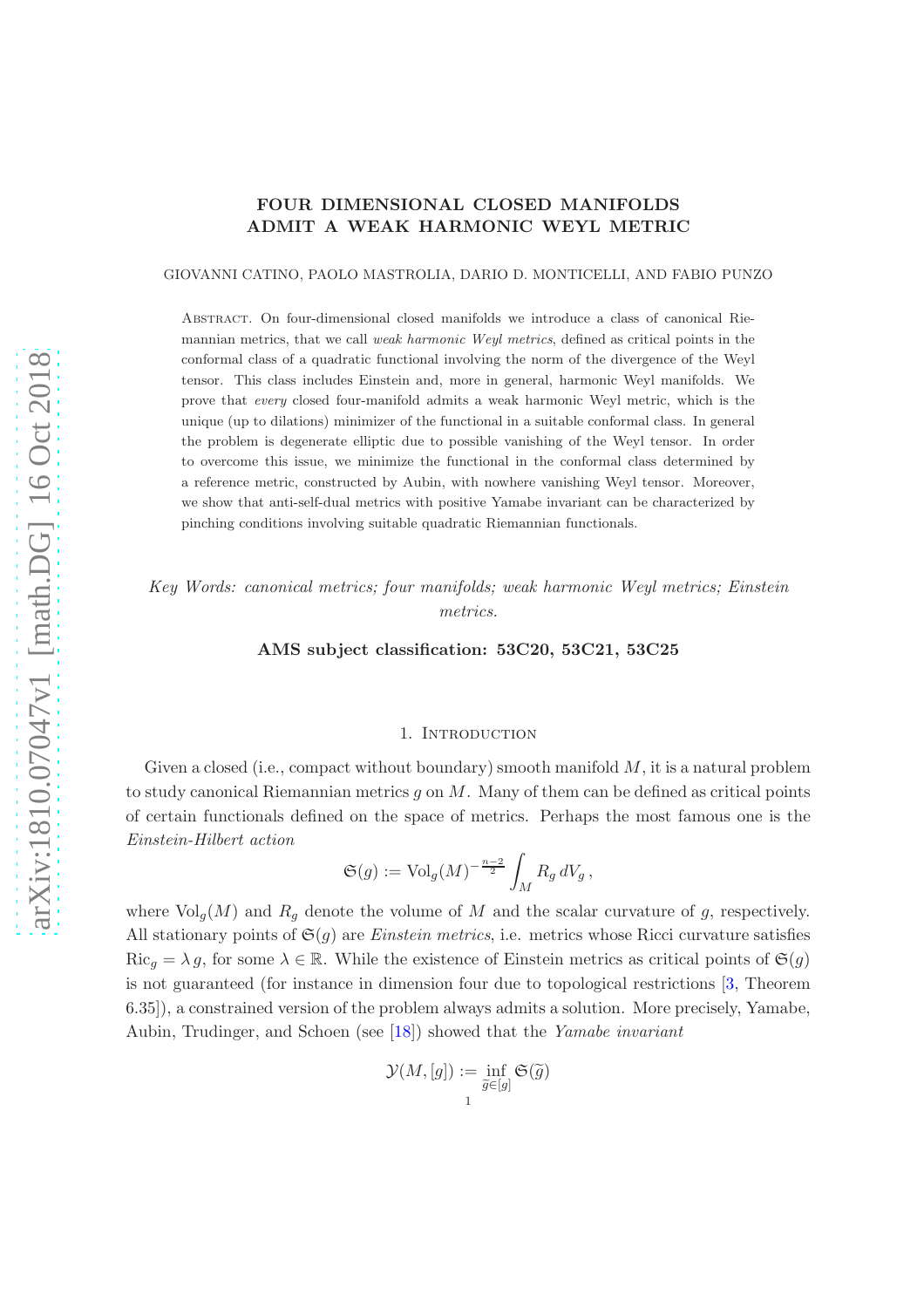is always attained in the conformal class  $[g]$ . Moreover, every critical point in the conformal class of the normalized functional has constant scalar curvature.

In the last decades several curvature conditions generalizing Einstein metrics have been investigated by many authors (see for instance the classical Besse's book [\[3\]](#page-29-0) and reference therein). In particular, important examples arise as critical points of functionals which are quadratic in the curvatures (see for instance  $[8, 16, 1]$  $[8, 16, 1]$  $[8, 16, 1]$  $[8, 16, 1]$ ). In general, the associated Euler-Lagrange equation is of the fourth order in the metric, hence obtaining a satisfactory existence theory can be challenging.

An important class of metrics which generalizes the Einstein condition is given by *harmonic Weyl metrics*, i.e. metrics with divergence-free Weyl tensor,  $\delta_a W_a = 0$  (see again [\[3\]](#page-29-0) and [\[10\]](#page-29-5)). In fact, it is well known that all Einstein metrics have harmonic Weyl tensor and that, on four dimensional closed manifolds, there are topological obstructions to the existence of harmonic Weyl metrics (see [\[4,](#page-29-6) [11\]](#page-29-7)).

From now on, let  $M<sup>4</sup>$  be a four-dimensional closed smooth manifold. Observe that all harmonic Weyl metrics are critical points of the quadratic scaling-invariant functional

$$
\mathfrak{D}(g) := \text{Vol}_g(M)^{\frac{1}{2}} \int_M |\delta_g W_g|_g^2 dV_g,
$$

while the viceversa in general does not hold. Note that conformal variations give rise to a second order Euler-Lagrange equation, since the transformation law of  $\delta W$  (see [\[3\]](#page-29-0)) is given by

$$
\delta_{\widetilde{g}} W_{\widetilde{g}} = \delta_g W - W_g (\nabla_g u, \cdot, \cdot, \cdot)
$$

for every conformal metric  $\tilde{g} = e^{2u}g \in [g]$ . Thus, in the same spirit of the Yamabe problem, it seems natural to define the conformal invariant

$$
\mathcal{D}(M,[g]) := \inf_{\widetilde{g} \in [g]} \mathfrak{D}(\widetilde{g})\,.
$$

The main purpose of this paper is to study the existence of minimizers in the conformal class for the functional  $q \mapsto \mathfrak{D}(q)$ . In general the problem is degenerate elliptic due to possible vanishing of the Weyl tensor. In order to overcome this issue, we minimize the functional in the conformal class determined by a reference metric, constructed by Aubin, with nowhere vanishing Weyl tensor. On the contrary, for the Yamabe problem the existence of minimizers is guaranteed in every conformal class.

Besides the aforementioned variational point of view, there is another geometric motivation for studying constrained critical points of  $g \mapsto \mathfrak{D}(g)$ . Indeed, it was proved by Derdzinski [\[10\]](#page-29-5) that, on four manifolds, harmonic Weyl metrics satisfy the nice Weitzenböck formula

<span id="page-1-0"></span>(1.1) 
$$
\frac{1}{2}\Delta |W|^2 = |\nabla W|^2 + \frac{1}{2}R|W|^2 - 3 W_{ijkl} W_{ijpq} W_{klpq}
$$

(see the next section for the precise notation). On the other hand, Chang, Gursky and Yang [\[9\]](#page-29-8) showed that, on *every* closed four-manifold  $(M^4, g)$ , the following integral formula holds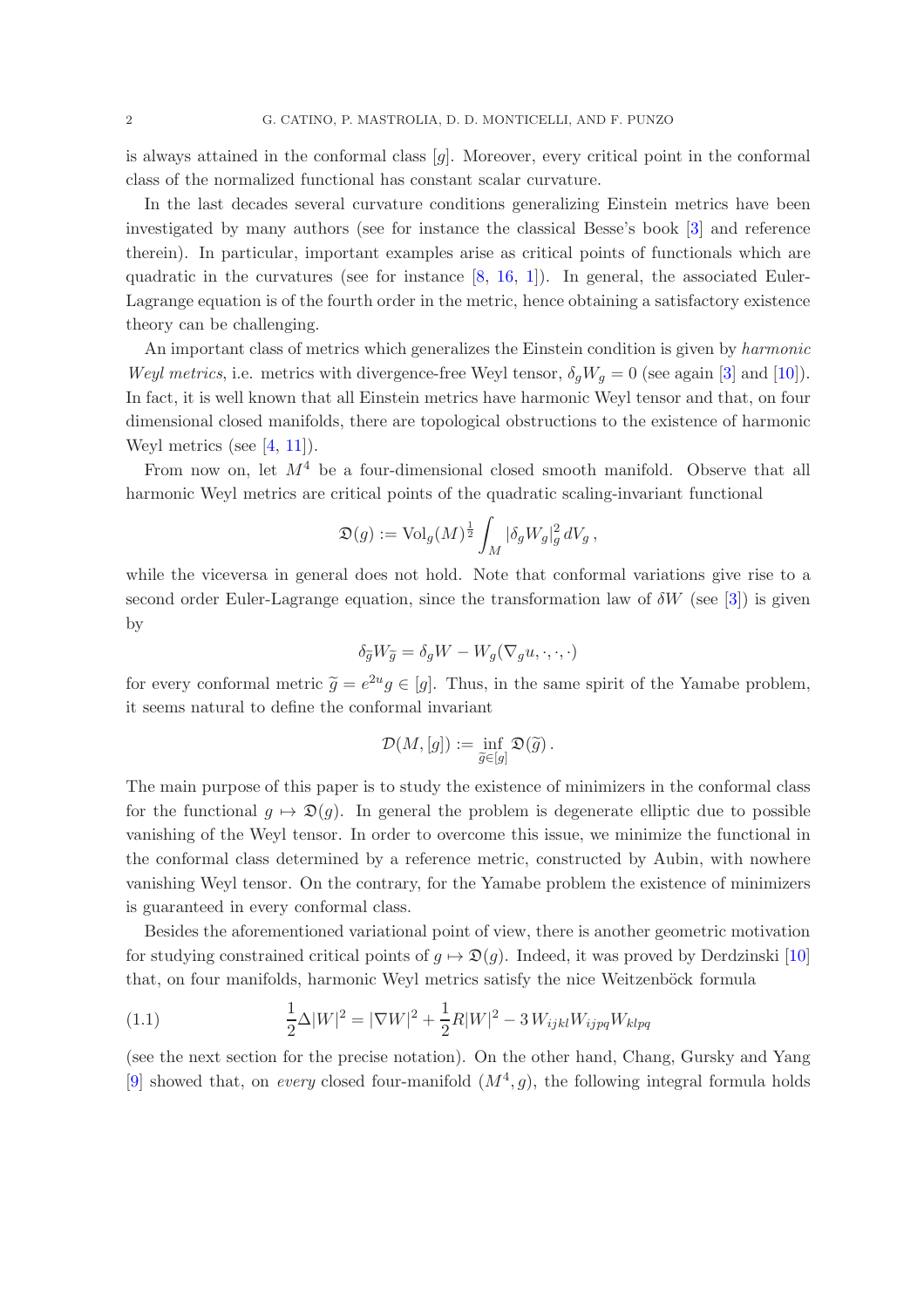(see Corollary [2.3\)](#page-9-0):

(1.2) 
$$
\int_M \left( |\nabla W|^2 - 4|\delta W|^2 + \frac{1}{2}R|W|^2 - 3 W_{ijkl} W_{ijpq} W_{klpq} \right) dV = 0.
$$

A simple consequence is that, on a closed four-manifold  $M^4$ ,

<span id="page-2-1"></span> $\delta_g W_g = 0 \qquad \Longleftrightarrow \qquad \text{Equation (1.1) holds on } (M^4, g)$  $\delta_g W_g = 0 \qquad \Longleftrightarrow \qquad \text{Equation (1.1) holds on } (M^4, g)$  $\delta_g W_g = 0 \qquad \Longleftrightarrow \qquad \text{Equation (1.1) holds on } (M^4, g)$ .

In Section [3.1](#page-11-0) we show that a metric is critical in the conformal class for the functional  $q \mapsto \mathfrak{D}(q)$  if and only if it satisfies the Weitzenböck formula

<span id="page-2-0"></span>
$$
(1.3)\quad \frac{1}{2}\Delta |W|^2 = |\nabla W|^2 + \frac{1}{2}R|W|^2 - 3\,W_{ijkl}W_{ijpq}W_{klpq} - 8|\delta W|^2 + \frac{4}{\text{Vol}(M)}\int_M |\delta W|^2\,dV\,.
$$

Note that this equation reduces to [\(1.1\)](#page-1-0) if  $\delta W = 0$ . Hence we are led to give the following

<span id="page-2-3"></span>Definition 1.1. *Let* M<sup>4</sup> *be a closed four-dimensional manifold. A Riemannian metric* g *on*  $M<sup>4</sup>$  is a weak harmonic Weyl metric *if the Weitzenböck equation* [\(1.3\)](#page-2-0) *holds on*  $(M<sup>4</sup>, g)$ *.* 

Clearly, harmonic Weyl metrics (and Einstein metrics) are weak harmonic Weyl metrics. We explicitly observe that integrating equation  $(1.3)$  we obtain the identity  $(1.2)$  and this gives no *a priori* obstructions to the existence of weak harmonic Weyl metrics, contrary to what happens with  $(1.1)$ .

Our first main result is the following

<span id="page-2-2"></span>Theorem 1.2. *On every closed four-dimensional manifold there exists a weak harmonic Weyl metric.*

## *Remarks:*

- 1. Aubin [\[2\]](#page-29-9) proved that every closed Riemannian manifold admits a constant negative scalar curvature metric. Besides this one, to the best of our knowledge, Theorem [1.2](#page-2-2) is the only existence result of a *canonical* metric, which generalizes the Einstein condition, on *every* four-dimensional Riemannian manifold, without any topological obstructions.
- 2. To be more precise, the metric in Theorem [1.2](#page-2-2) is constructed as follows: first, thanks to a result of Aubin [\[2,](#page-29-9) Section 4], on every four-dimensional manifold  $M<sup>4</sup>$  we can choose a reference metric  $g_0$  with  $|W_{g_0}|_{g_0} > 0$ . Then, we prove that on  $(M^4, g_0)$ the infimum  $\mathcal{D}(M, [g_0])$  is attained by a conformal metric  $g \in [g_0]$ , which is a weak harmonic Weyl metric. Moreover, we show that every critical point in the conformal class  $[g_0]$  is necessarily a minimum point.
- 3. From both the geometric and the analytic point of view, it would be interesting to understand which conformal classes of metrics contain a weak harmonic Weyl representative.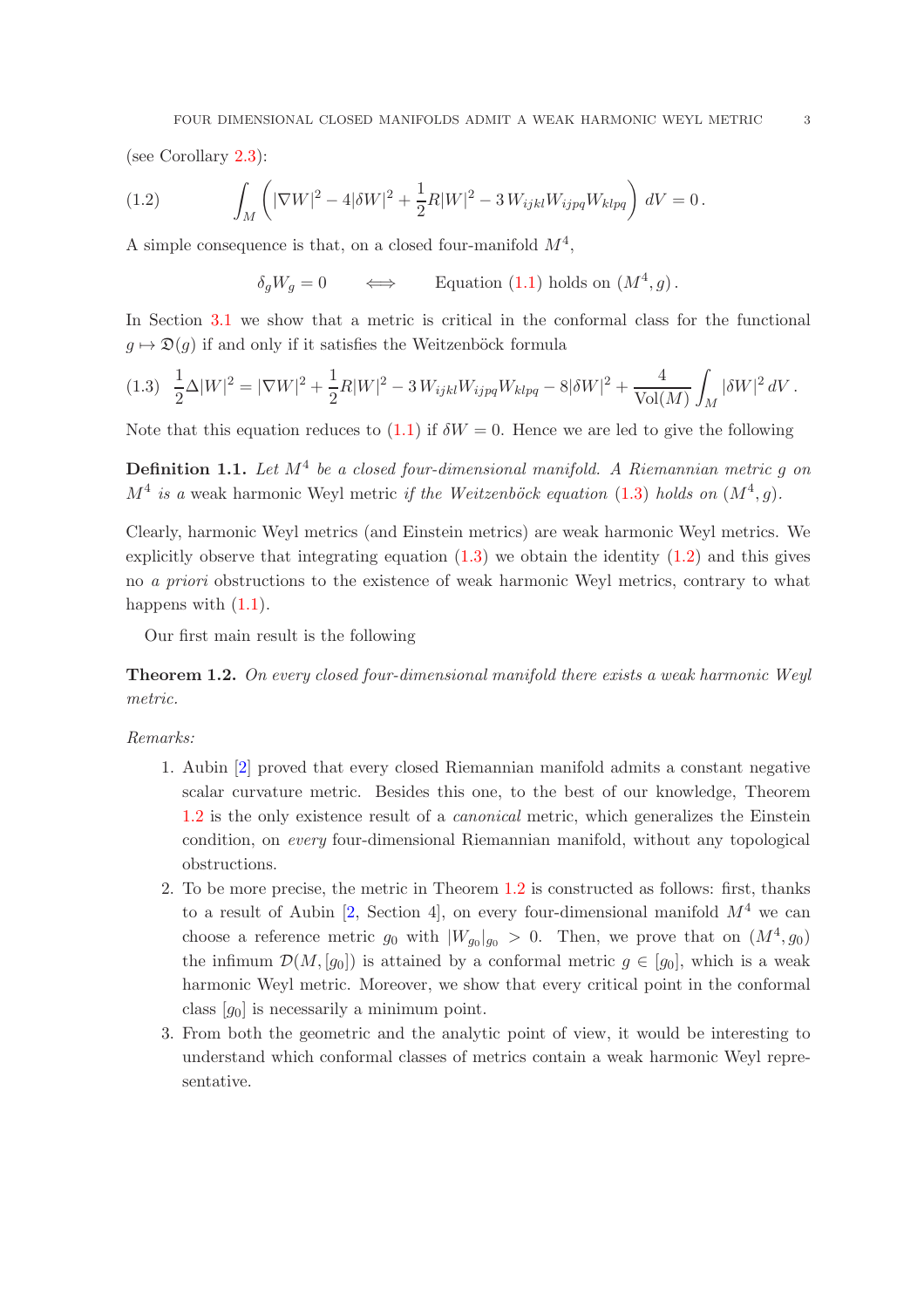4. We can also consider the (anti-)self-dual functional

$$
\mathfrak{D}^\pm(g):=\operatorname{Vol}_g(M)^\frac{1}{2}\int_M|\delta_g W_g^\pm|_g^2\,dV_g\,,
$$

and define *weak half harmonic Weyl metrics* its critical points in the conformal class. In particular we can prove that, given a closed four-manifold  $(M^4, g_0)$  with  $|W_{g_0}^{\pm}|_{g_0} > 0$ , there exists a weak half harmonic Weyl metric  $\tilde{g} \in [g_0]$ . However, we do not know if the aforementioned result by Aubin can be extended to the (anti-)self-dual Weyl tensor  $W^{\pm}$ .

In order to prove this theorem, we endow a closed four-manifolds  $M^4$  with the metric  $g_0$ constructed by Aubin and we consider the functional

$$
\mathfrak{D}(v) := \mathfrak{D}(v^{-2}g_0) = \left(\int_M v^{-4}dV\right)^{\frac{1}{2}} \int_M \left(\frac{1}{4}|W|^2|\nabla v|^2 + |\delta W|^2v^2 - (v)_s^2 W_{sijk}W_{pijk,p}\right) dV,
$$

where all the geometric quantities are referred to  $g_0$  and the function v belongs to the convex cone

$$
H(M) := \left\{ u \in H^1(M) : u > 0 \text{ a.e. and } \int_M u^{-4} dV < \infty \right\}.
$$

The condition  $|W| > 0$  is crucial, as it implies the uniform ellipticity of the problem. A variational argument, combined with some spectral analysis and maximum principles, shows that  $u \mapsto \mathfrak{D}(u)$  admits a minimum point v in  $H(M)$ . Consequently, v is a (weak) solution of the Euler-Lagrange equation

$$
-\frac{1}{4}\operatorname{div}(|W|^2 \nabla v) + (|\delta W|^2 + \operatorname{div}(W_{sijk}W_{pijk,p})) v = \mathfrak{D}(v) \left( \int_M v^{-4} dV \right)^{-3/2} \frac{1}{v^5},
$$

which is a uniformly elliptic semilinear equation with singular nonlinearity. Here, again, all the geometric quantities are referred to  $g_0$ . Hence, by standard elliptic regularity theory,  $v \in C^{\infty}(M)$  and

$$
\mathcal{D}(M,[g_0]) = \min_{0 < u \in C^{\infty}(M)} \mathfrak{D}(u) = \min_{u \in H(M)} \mathfrak{D}(u).
$$

Therefore

$$
g := v^{-2}g_0
$$

is a weak harmonic Weyl metric on  $M^4$ .

In the second part of the paper, we prove a characterization of *anti-self-dual* four-dimensional manifolds, i.e.  $(M^4, g)$  with  $W_g^+ \equiv 0$ , assuming the positivity of the Yamabe invariant, a pinching condition on the conformal invariant

$$
\mathcal{W}^+(M,[g]) := \int_M |W_g^+|_g^2 dV_g
$$

and the non-positivity of the modified functional

$$
\mathfrak{D}^+_\alpha(g):=\operatorname{Vol}_g(M)^{\frac{1}{2}}\left(\int_M|\delta_g W_g^+|_g^2\,dV_g-\frac{5-9\alpha}{24}\int_MR_g|W_g^+|_g^2\,dV_g\right)\,,
$$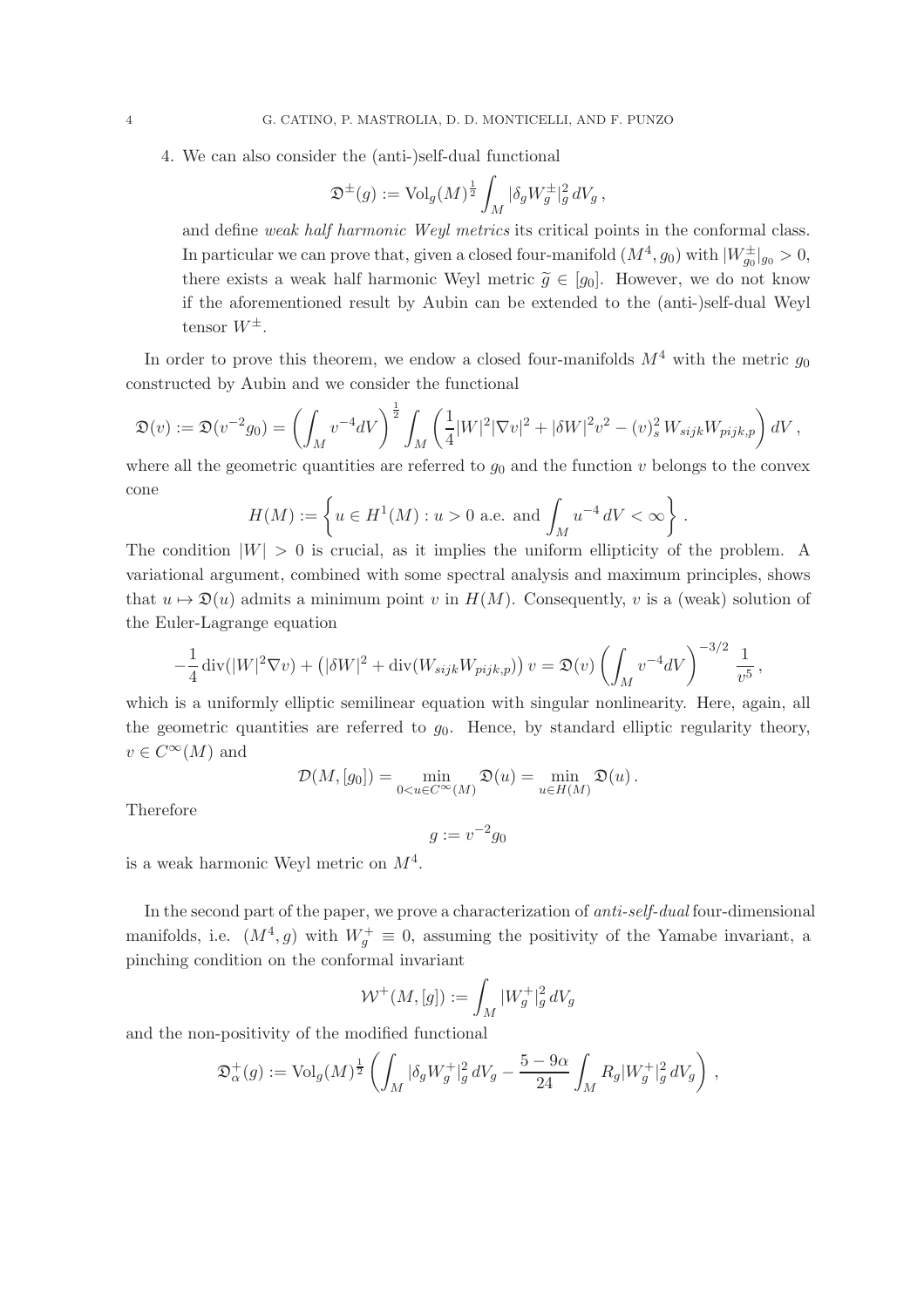defined for a given  $\alpha \in [0, \frac{5}{9}]$  $\frac{5}{9}$ . In the same spirit we define  $\mathfrak{D}_{\alpha}^{-}(g)$ . Note that  $\mathfrak{D}_{\frac{5}{9}}^{\pm}(g) = \mathfrak{D}^{\pm}(g)$ . More precisely, we have the following

<span id="page-4-1"></span>**Theorem 1.3.** Let  $(M^4, g)$  be a closed Riemannian manifold with positive Yamabe invariant  $\mathcal{Y}(M,[g]) > 0$ . Then  $(M^4,g)$  is anti-self-dual, i.e.  $W^+ \equiv 0$ , if and only if, there exists  $\alpha \in [0, \frac{5}{9}]$  $\frac{5}{9}$  *such that* 

$$
\mathcal{W}^+(M,[g]) \le \frac{\alpha^2}{6} \mathcal{Y}(M,[g])^2 \qquad \text{and} \qquad \mathfrak{D}^+_{\alpha}(\widetilde{g}) \le 0 \quad \text{for some } \widetilde{g} \in [g].
$$

The same result holds for the anti-self-dual part  $W^-$  of the Weyl tensor. As a consequence we can prove the following lower bound for  $W^+(M, [q])$ :

<span id="page-4-0"></span>**Corollary 1.4.** Let  $(M^4, g)$  be a closed Riemannian manifold with positive Yamabe invariant  $\mathcal{Y}(M,[g]) > 0$ . Suppose that there exists  $\alpha \in [0, \frac{5}{9}]$  $\frac{5}{9}$  *such that* 

$$
\mathfrak{D}_{\alpha}^{\pm}(\widetilde{g}) \leq 0 \quad \text{for some } \widetilde{g} \in [g].
$$

*Then either*  $W_g^{\pm} \equiv 0$  *or* 

$$
W^{\pm}(M,[g]) > \left(\frac{3\alpha^2}{1+2\alpha^2}\right) \frac{16\pi^2}{3} \left(2\chi(M) \pm 3\tau(M)\right) ,
$$

*where*  $\chi(M)$  *and*  $\tau(M)$  *denote the Euler characteristic and the signature of* M, *respectively.* Remarks:

1. Gursky [\[14\]](#page-29-10) proved that, if  $\delta W^{\pm} \equiv 0$ , i.e.  $\mathfrak{D}_{\frac{5}{9}}^{\pm}(g) \leq 0$ , on a four manifolds  $(M^4, g)$ with positive Yamabe invariant, then either  $W_g^{\pm} \equiv 0$  or

$$
W^{\pm}(M,[g]) \ge \frac{16\pi^2}{3} (2\chi(M) \pm 3\tau(M)).
$$

The conclusion in this case is stronger than the one in Corollary [1.4.](#page-4-0) Ideed, the harmonic Weyl condition implies the validity of the pointwise Weitzenböck formula [\(1.1\)](#page-1-0) which allows to conclude by using a clever Yamabe-type argument.

2. The same estimate as in Corollary [1.4](#page-4-0) with  $\alpha = \frac{1}{3}$  $\frac{1}{3}$  appeared in [\[5,](#page-29-11) Theorem 4.1]. The authors proved the lower bound on  $W^{\pm}(M,[g])$ , assuming  $(M^4, g)$  being a *gradient shrinking Ricci soliton* satisfying

$$
\int_M |\delta W^{\pm}|^2\,dV \leq \frac{1}{12}\int_M R|W^{\pm}|^2\,dV\,,
$$

i.e.  $\mathfrak{D}_{\frac{1}{3}}^{\pm}(g) \leq 0$ . Note that in Corollary [1.4](#page-4-0) we do not assume any curvature condition on the Ricci tensor.

3. We conjecture that Theorem [1.3](#page-4-1) and Corollary [1.4](#page-4-0) hold only assuming one of the conformal invariant conditions

$$
\mathcal{D}_{\alpha}^{\pm}(M,[g]) := \inf_{\widetilde{g} \in [g]} \mathfrak{D}_{\alpha}^{\pm}(\widetilde{g}) \leq 0.
$$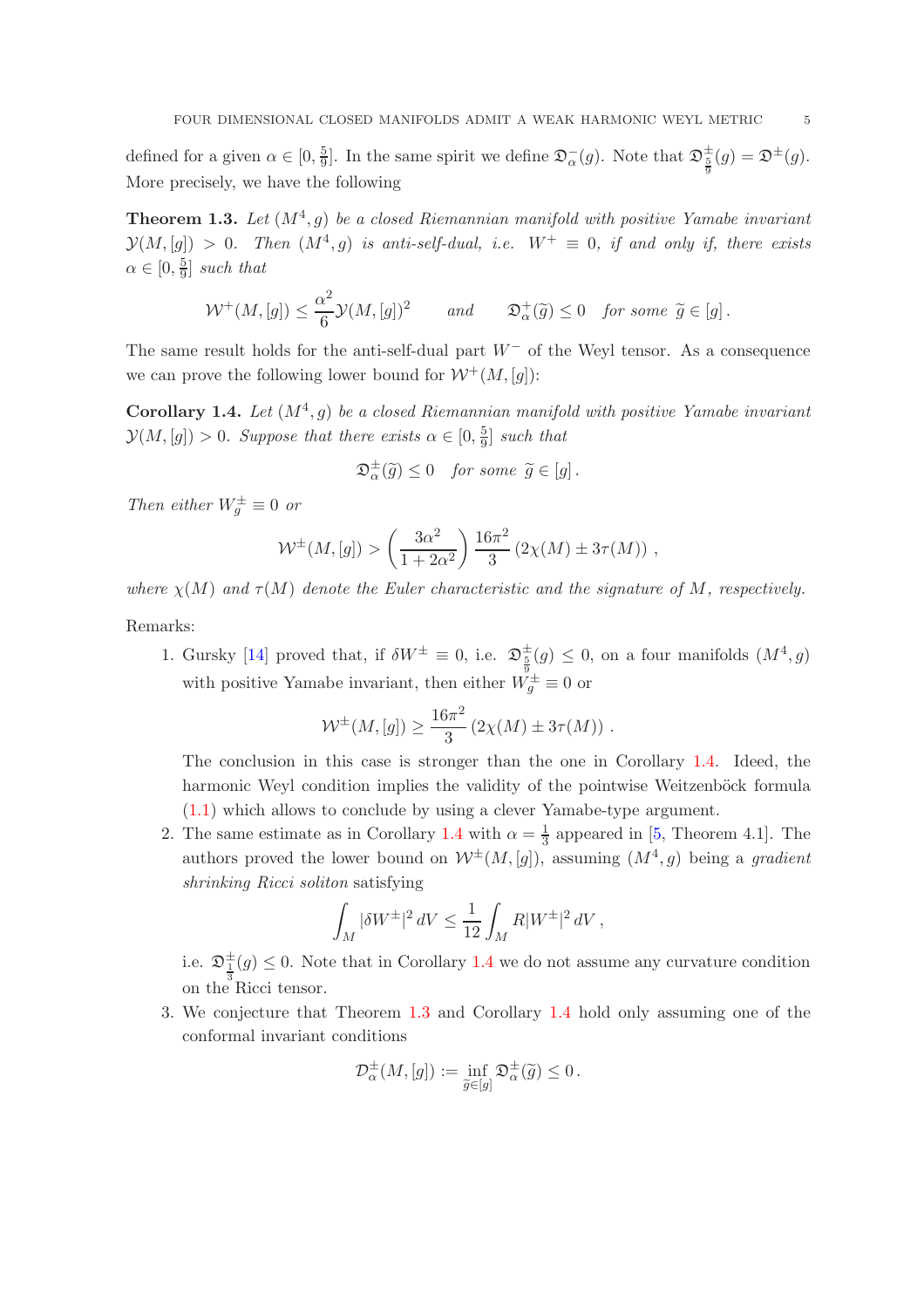The conjecture would follow, if one can show that the infimum  $\mathcal{D}^{\pm}_{\alpha}(M,[g])$  is achieved. This could be obtained by arguments similar to those used in the proof of Theorem [1.2,](#page-2-2) further assuming  $|W_{\tilde{g}}^{\pm}|_{\tilde{g}} > 0$  for some  $\tilde{g} \in [g]$ . Without such extra condition, the functional and the associated Euler-Lagrange equation are *degenerate*, thus a completely different analysis has to be performed.

The paper is organized as follows. Section [2](#page-5-0) is devoted to the geometric preliminaries: we give the relevant definitions, we prove a general Weitzenböck formula for the Weyl tensor and we recall (and define) some Riemannian functionals. In Section [3](#page-11-1) we derive the Euler-Lagrange equation satisfied by critical points in the conformal class of the functional  $q \mapsto \mathfrak{D}(q)$ . The existence of solutions to the elliptic equation and the proof of Theorem [1.2](#page-2-2) are given in Section [4.](#page-13-0) Section [5](#page-23-0) is devoted to the proof of a new quantitative Kato inequality for the Weyl tensors  $W^{\pm}$  which is used, in Section [6,](#page-26-0) to prove the rigidity results Theorem [1.3](#page-4-1) and Corollary [1.4.](#page-4-0)

### 2. Preliminaries

<span id="page-5-0"></span>The Riemann curvature operator of an oriented Riemannian manifold  $(M^n, g)$  is defined by

$$
\mathbf{R}(X,Y)Z=\nabla_X\nabla_YZ-\nabla_Y\nabla_XZ-\nabla_{[X,Y]}Z\,.
$$

Throughout the article, the Einstein convention of summing over the repeated indices will be adopted. In a local coordinate system the components of the  $(1,3)$ -Riemann curvature tensor are given by  $R_{ijk}^l \frac{\partial}{\partial x^l} = \text{R} \left( \frac{\partial}{\partial x^j}, \frac{\partial}{\partial x^k} \right) \frac{\partial}{\partial x^i}$  and we denote by *Riem* its (0,4) version with components by  $R_{ijkl} = g_{im} R_{jkl}^m$ . The Ricci tensor is obtained by the contraction  $R_{ik} = g^{jl} R_{ijkl}$ and  $R = g^{ik}R_{ik}$  will denote the scalar curvature  $(g^{ij})$  are the coefficient of the inverse of the metric g). Moreover, we will denote by  $(\stackrel{\circ}{Ric})_{ik} = \stackrel{\circ}{R}_{ik} = R_{ik} - \frac{1}{n} R g_{ik}$  the traceless Ricci tensor. The so called Weyl tensor is then defined by the following decomposition formula in dimension  $n \geq 3$ ,

(2.1) 
$$
W_{ijkl} = R_{ijkl} - \frac{1}{n-2} (R_{ik}g_{jl} - R_{il}g_{jk} + R_{jl}g_{ik} - R_{jk}g_{il}) + \frac{R}{(n-1)(n-2)} (g_{ik}g_{jl} - g_{il}g_{jk}).
$$

The Weyl tensor shares the symmetries of the curvature tensor. Moreover, as it can be easily seen by the formula above, all of its contractions with the metric are zero, i.e. W is totally trace-free. In dimension three,  $W$  is identically zero on every Riemannian manifold, whereas, when  $n \geq 4$ , the vanishing of the Weyl tensor is a relevant condition, since it is equivalent to the local conformal flatness of  $(M^n, g)$ . We also recall that in dimension  $n = 3$ , local conformal flatness is equivalent to the vanishing of the Cotton tensor

(2.2) 
$$
C_{ijk} = R_{ij,k} - R_{ik,j} - \frac{1}{2(n-1)}(R_k g_{ij} - R_j g_{ik}),
$$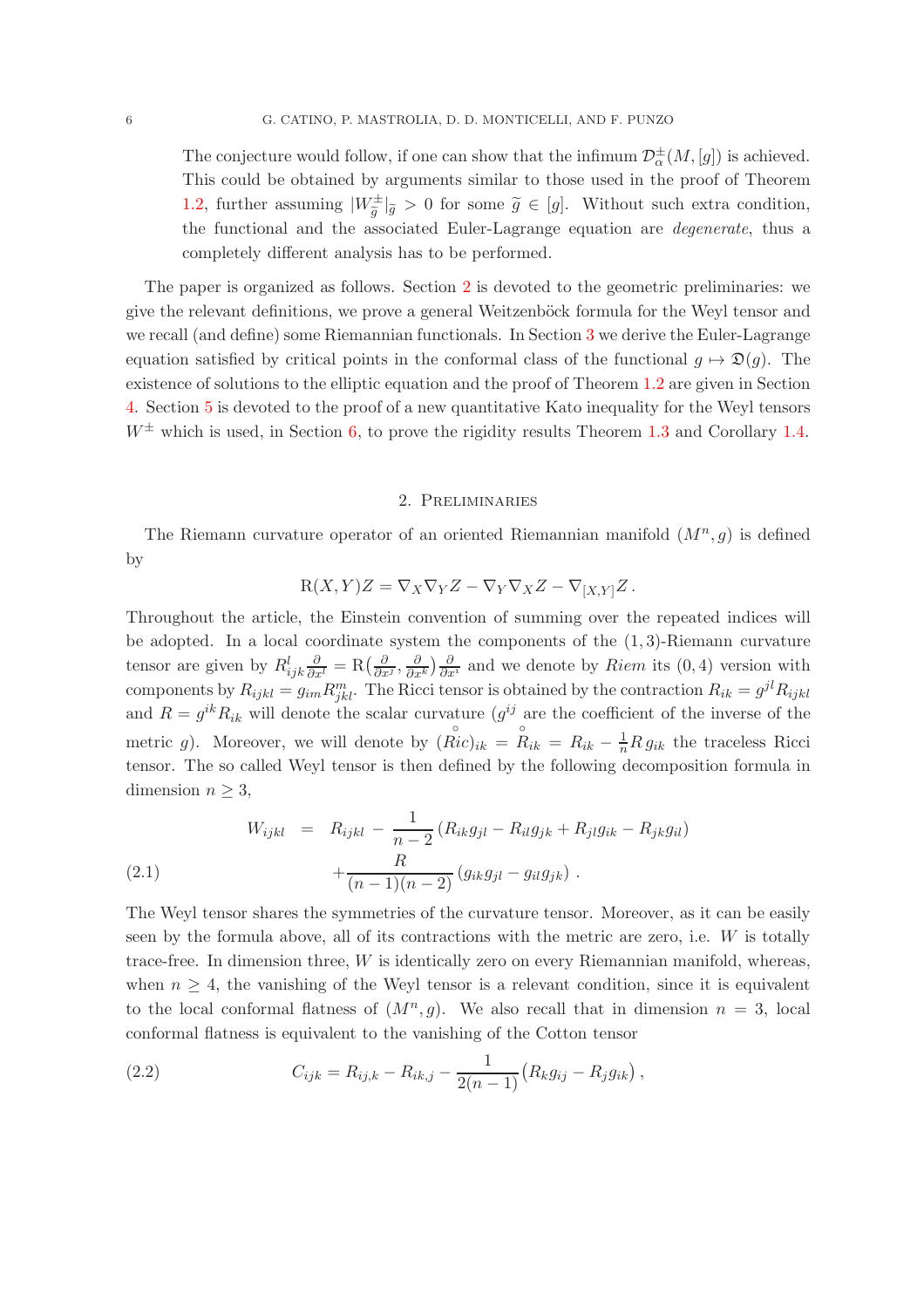where  $R_{ij,k} = \nabla_k R_{ij}$  and  $R_k = \nabla_k R$  denote, respectively, the components of the covariant derivative of the Ricci tensor and of the differential of the scalar curvature. By direct computation, we can see that the Cotton tensor  $C$  satisfies the following symmetries

(2.3) 
$$
C_{ijk} = -C_{ikj}, \qquad C_{ijk} + C_{jki} + C_{kij} = 0,
$$

moreover it is totally trace-free,

(2.4) 
$$
g^{ij}C_{ijk} = g^{ik}C_{ijk} = g^{jk}C_{ijk} = 0,
$$

by its skew–symmetry and Schur lemma. We recall that, for  $n \geq 4$ , the Cotton tensor can also be defined as one of the possible divergences of the Weyl tensor:

<span id="page-6-0"></span>(2.5) 
$$
C_{ijk} = \left(\frac{n-2}{n-3}\right) W_{tikj,t} = -\left(\frac{n-2}{n-3}\right) W_{tijk,t} = -\frac{n-2}{n-3} (\delta W)_{ijk}.
$$

A computation shows that the two definitions coincide (see e.g. [\[3\]](#page-29-0)).

We say that a *n*-dimensional,  $n \geq 3$ , Riemannian manifold  $(M<sup>n</sup>, g)$  is an *Einstein manifold* if the Ricci tensor satisfies

$$
Ric = \lambda g,
$$

for some  $\lambda \in \mathbb{R}$ . In particular  $R = n\lambda \in \mathbb{R}$  and the Cotton tensor C vanishes. If  $n \geq 4$ , equation [\(2.5\)](#page-6-0) implies that the divergence of the Weyl tensor and thus of the Riemann tensor are identically null, i.e.

(2.6) 
$$
W_{tijk,t} = 0, \quad R_{tijk,t} = 0
$$

on every Einstein manifold. Manifolds satisfying these curvature conditions are said to have *harmonic Weyl curvature* or *harmonic curvature*, respectively. The Hessian  $∇^2$  of some tensor T of local components  $T_{i_1...i_k}^{j_1...j_l}$  $\prod_{i_1...i_k}^{j_1...j_l}$  will be

$$
(\nabla^2 T)_{pq} = \nabla_q \nabla_p T_{i_1...i_k}^{j_1...j_l} = T_{i_1...i_k,pq}^{j_1...j_l}
$$

and similarly  $\nabla^k$  for higher derivatives. The (rough) Laplacian of a tensor T is given by  $\Delta T_{i_1\ldots i_k}^{j_1\ldots j_l}$  $i_1...i_k = g^{pq}T_{i_1...i_k,pq}^{j_1...j_l}$ . The Riemannian metric induces norms on all the tensor bundles, and in coordinates the squared norm is given by

$$
|T|^2 = g^{i_1m_1} \cdots g^{i_km_k} g_{j_1n_1} \cdots g_{j_ln_l} T^{j_1 \cdots j_l}_{i_1 \cdots i_k} T^{n_1 \cdots n_l}_{m_1 \cdots m_k}.
$$

2.1. Dimension four. In this subsection we recall some known identities involving the Weyl tensor on four dimensional Riemannian manifold. First we recall that, if  $T = \{T_{ijkl}\}\$ is a tensor with the same symmetries of the Riemann tensor (algebraic curvature tensor), it defines a symmetric operator,  $T : \Lambda^2 \longrightarrow \Lambda^2$  on the bundle of two-forms  $\Lambda^2$  by

(2.7) 
$$
(T\omega)_{kl} := \frac{1}{2} T_{ijkl} \omega_{ij},
$$

with  $\omega \in \Lambda^2$ . Hence we have that  $\lambda$  is an eigenvalue of T if  $T_{ijkl}\omega_{ij} = 2\lambda \omega_{kl}$ , for some  $0 \neq \omega \in \Lambda^2$ ; note that the operator norm on  $\Lambda^2$  satisfies  $||T||_{\Lambda^2}^2 = \frac{1}{4}|T|^2$ .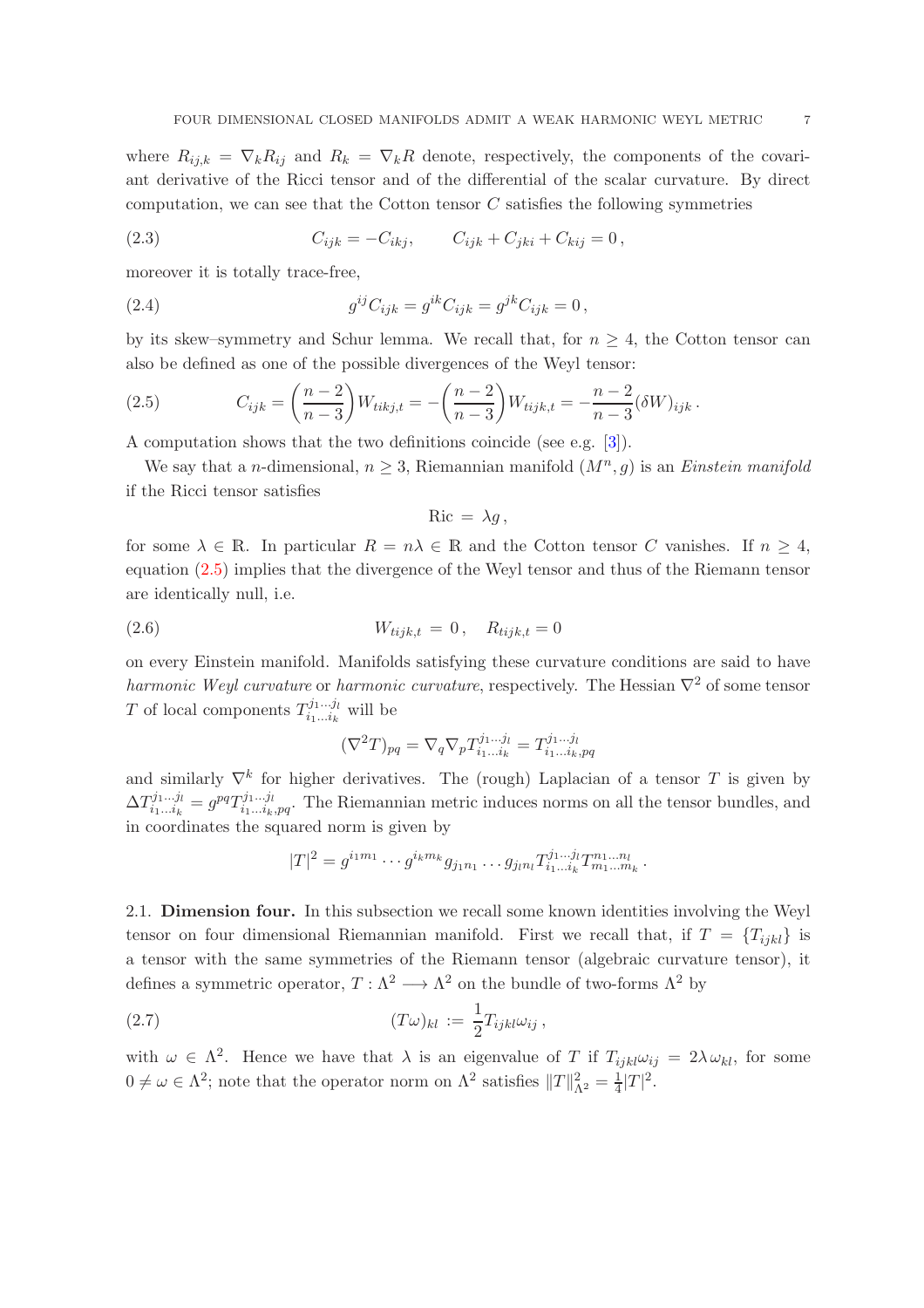The key feature is that  $\Lambda^2$ , on an oriented Riemannian manifold of dimension four  $(M^4, g)$ , decomposes as the sum of two subbundles  $\Lambda^{\pm}$ , i.e.

(2.8) 
$$
\Lambda^2 = \Lambda^+ \oplus \Lambda^-.
$$

These subbundles are by definition the eigenspaces of the Hodge operator

<span id="page-7-0"></span>
$$
\star : \Lambda^2 \to \Lambda^2
$$

corresponding respectively to the eigenvalue  $\pm 1$ . In the literature, sections of  $\Lambda^+$  are called *self-dual* two-forms, whereas sections of Λ<sup>−</sup> are called *anti-self-dual* two-forms. Now, since the curvature tensor *Riem* may be viewed as a map  $\mathcal{R} : \Lambda^2 \to \Lambda^2$ , according to [\(2.8\)](#page-7-0) we have the curvature decomposition

$$
\mathcal{R} = \left( \begin{array}{c|c} W^+ + \frac{R}{12} I & \overset{\circ}{Ric} \\ \hline \overset{\circ}{Ric} & W^- + \frac{R}{12} I \end{array} \right),
$$

where

$$
W=W^++W^-
$$

and the self-dual and anti-self-dual  $W^{\pm}$  are trace-free endomorphisms of  $\Lambda^{\pm}$ , I is the identity map of  $\Lambda^2$  and  $\stackrel{\circ}{Ric}$  represents the trace-free Ricci curvature  $Ric - \frac{R}{4}$  $\frac{R}{4}g.$ 

Following Derdzinski [\[10\]](#page-29-5), for  $x \in M^4$ , we can choose an oriented orthogonal basis  $\omega^+$ ,  $\eta^+$ ,  $\theta^+$ (respectively,  $\omega^-$ ,  $\eta^-$ ,  $\theta^-$ ) of  $\Lambda_x^+$  (respectively,  $\Lambda_x^-$ ), consisting of eigenvectors of  $W^{\pm}$  such that  $|\omega^{\pm}| = |\eta^{\pm}| = |\theta^{\pm}| = \sqrt{2}$  and, at x,

(2.9) 
$$
W^{\pm} = \frac{1}{2} (\lambda^{\pm} \omega^{\pm} \otimes \omega^{\pm} + \mu^{\pm} \eta^{\pm} \otimes \eta^{\pm} + \nu^{\pm} \theta^{\pm} \otimes \theta^{\pm})
$$

where  $\lambda^{\pm} \leq \mu^{\pm} \leq \nu^{\pm}$  are the eigenvalues of  $W_x^{\pm}$ . Since  $W^{\pm}$  are trace-free, one has  $\lambda^{\pm} + \mu^{\pm} + \mu^{\pm}$  $\nu^{\pm} = 0$ . By definition, we have

$$
||W^{\pm}||_{\Lambda^2}^2 = (\lambda^{\pm})^2 + (\mu^{\pm})^2 + (\nu^{\pm})^2 = \frac{1}{4}|W^{\pm}|^2.
$$

We recall that the orthogonal basis  $\omega^{\pm}, \eta^{\pm}, \theta^{\pm}$  forms a quaternionic structure on  $T_xM$  (see [\[10,](#page-29-5) Lemma 2]), namely in some local frame

<span id="page-7-1"></span>
$$
\omega_{ip}^{\pm}\omega_{pj}^{\pm} = \eta_{ip}^{\pm}\eta_{pj}^{\pm} = \theta_{ip}^{\pm}\theta_{pj}^{\pm} = -\delta_{ij},
$$
  

$$
\omega_{ip}^{\pm}\eta_{pj}^{\pm} = \theta_{ij}^{\pm}, \qquad \eta_{ip}^{\pm}\theta_{pj}^{\pm} = \omega_{ij}^{\pm}, \qquad \theta_{ip}^{\pm}\omega_{pj}^{\pm} = \eta_{ij}^{\pm}.
$$

The following identity on the Weyl tensor in dimension four is known (see [\[10\]](#page-29-5))

(2.10) 
$$
W_{ijkl}^{\pm}W_{ijkl}^{\pm} = \frac{1}{4}|W^{\pm}|^2 g_{tl} = ||W^{\pm}||_{\Lambda^2}^2 g_{tl}.
$$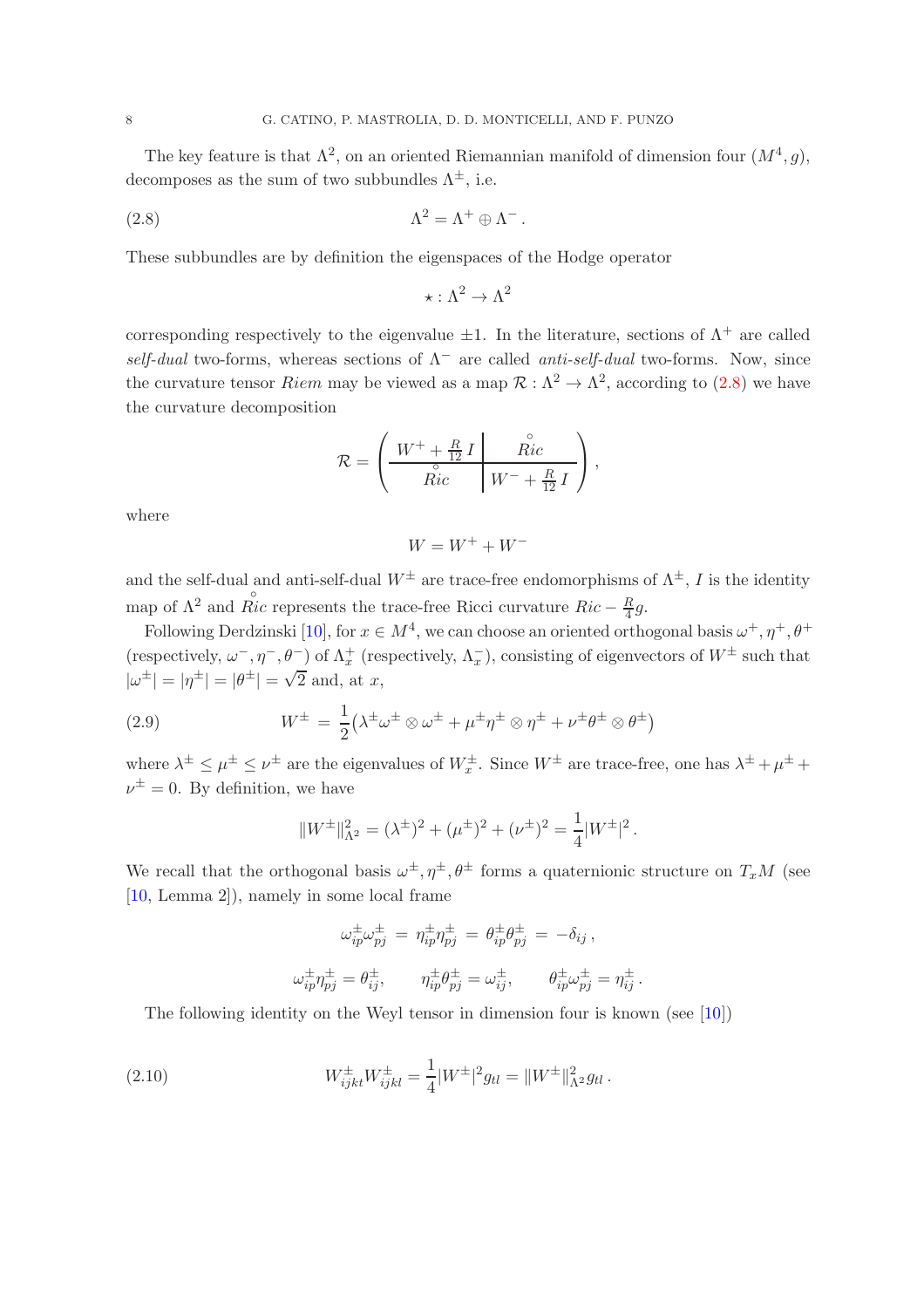As far as the covariant derivative of Weyl is concerned, it can be shown that (see again [\[10\]](#page-29-5)), locally, one has

<span id="page-8-3"></span>(2.11) 
$$
2\nabla W^{\pm} = (d\lambda^{\pm} \otimes \omega^{\pm} + (\lambda^{\pm} - \mu^{\pm})c^{\pm} \otimes \eta^{\pm} + (\nu^{\pm} - \lambda^{\pm})b^{\pm} \otimes \theta^{\pm}) \otimes \omega^{\pm} + (d\mu^{\pm} \otimes \eta^{\pm} + (\lambda^{\pm} - \mu^{\pm})c^{\pm} \otimes \omega^{\pm} + (\mu^{\pm} - \nu^{\pm})a^{\pm} \otimes \theta^{\pm}) \otimes \eta^{\pm} + (d\nu^{\pm} \otimes \theta^{\pm} + (\nu^{\pm} - \lambda^{\pm})b^{\pm} \otimes \omega^{\pm} + (\mu^{\pm} - \nu^{\pm})a^{\pm} \otimes \eta^{\pm}) \otimes \theta^{\pm},
$$

for some one forms  $a^{\pm}, b^{\pm}, c^{\pm}$ . By orthogonality, we get

$$
\|\nabla W\|_{\Lambda^2}^2 = \|\nabla W^+\|_{\Lambda^2}^2 + \|\nabla W^-\|_{\Lambda^2}^2
$$

and

<span id="page-8-2"></span>(2.12)  $\|\nabla W^{\pm}\|_{\Lambda^2}^2 = |d\lambda^{\pm}|^2 + |d\mu^{\pm}|^2 + |d\nu^{\pm}|^2 + 2(\mu^{\pm} - \nu^{\pm})^2 |a^{\pm}|^2 + 2(\lambda^{\pm} - \nu^{\pm})^2 |b^{\pm}|^2 + 2(\lambda^{\pm} - \mu^{\pm})^2 |c^{\pm}|^2,$ where  $\|\nabla W^{\pm}\|_{\Lambda^2}^2 = \frac{1}{4}$  $\frac{1}{4}|\nabla W^{\pm}|^2.$ 

Finally, the following identity holds (see [\[6\]](#page-29-12))

<span id="page-8-1"></span>**Lemma 2.1.** On every *n*-dimensional,  $n > 4$ , Riemannian manifold one has

$$
W_{ijkl,t}W_{ijkl,t} = \frac{1}{2}|\nabla W|^2 - \frac{1}{n-3}|\delta W|^2.
$$

*In particular, on a four manifold one has*

(2.13) 
$$
W_{ijkl,t}^{\pm} W_{ijkl,t}^{\pm} = \frac{1}{2} |\nabla W^{\pm}|^2 - |\delta W^{\pm}|^2.
$$

2.2. A general Weitzenböck formula for the Weyl tensor. In this subsection, we prove that on every *n*-dimensional Riemannian manifold,  $n \geq 4$ , the Weyl tensor satisfies a nice Weitzenböck formula. Namely we have

<span id="page-8-0"></span>**Lemma 2.2.** Let 
$$
(M^n, g)
$$
,  $n \ge 4$ , be a *n*-dimensional Riemannian manifold. Then  
\n
$$
\frac{1}{2}\Delta |W|^2 = |\nabla W|^2 - 2\left(\frac{n-2}{n-3}\right)|\delta W|^2 + 2R_{pq}W_{pikl}W_{qikl} - 3W_{ijkl}W_{ijpq}W_{klpq} - 2(W_{ijkl}C_{jkl})_i.
$$

*Proof.* From the second Bianchi identity for the Weyl tensor (see for instance [\[9,](#page-29-8) [7\]](#page-29-13)) we have

$$
-W_{klij,mm} - W_{klmi,jm} + W_{mjkl,im} = \Psi_{ijkl},
$$

where

$$
\Psi_{ijkl} := \frac{1}{n-2} (C_{ljm,m} \delta_{ki} + C_{lmi,m} \delta_{kj} + C_{lij,k} - C_{kjm,m} \delta_{li} - C_{kmi,m} \delta_{lj} - C_{kij,l}).
$$

The previous relation can be rewritten as

$$
W_{klij,mm} = (W_{mjkl,mi} - W_{mikl,mj}) - \Psi_{ijkl} + (W_{klmj,im} - W_{klmj,mi}) - (W_{klmi,jm} - W_{klmi,mj})
$$
  
= 
$$
\left(\frac{n-3}{n-2}\right) (C_{ikl,j} - C_{jkl,i}) - \Psi_{ijkl} + (W_{klmj,im} - W_{klmj,mi}) - (W_{klmi,jm} - W_{klmi,mj}).
$$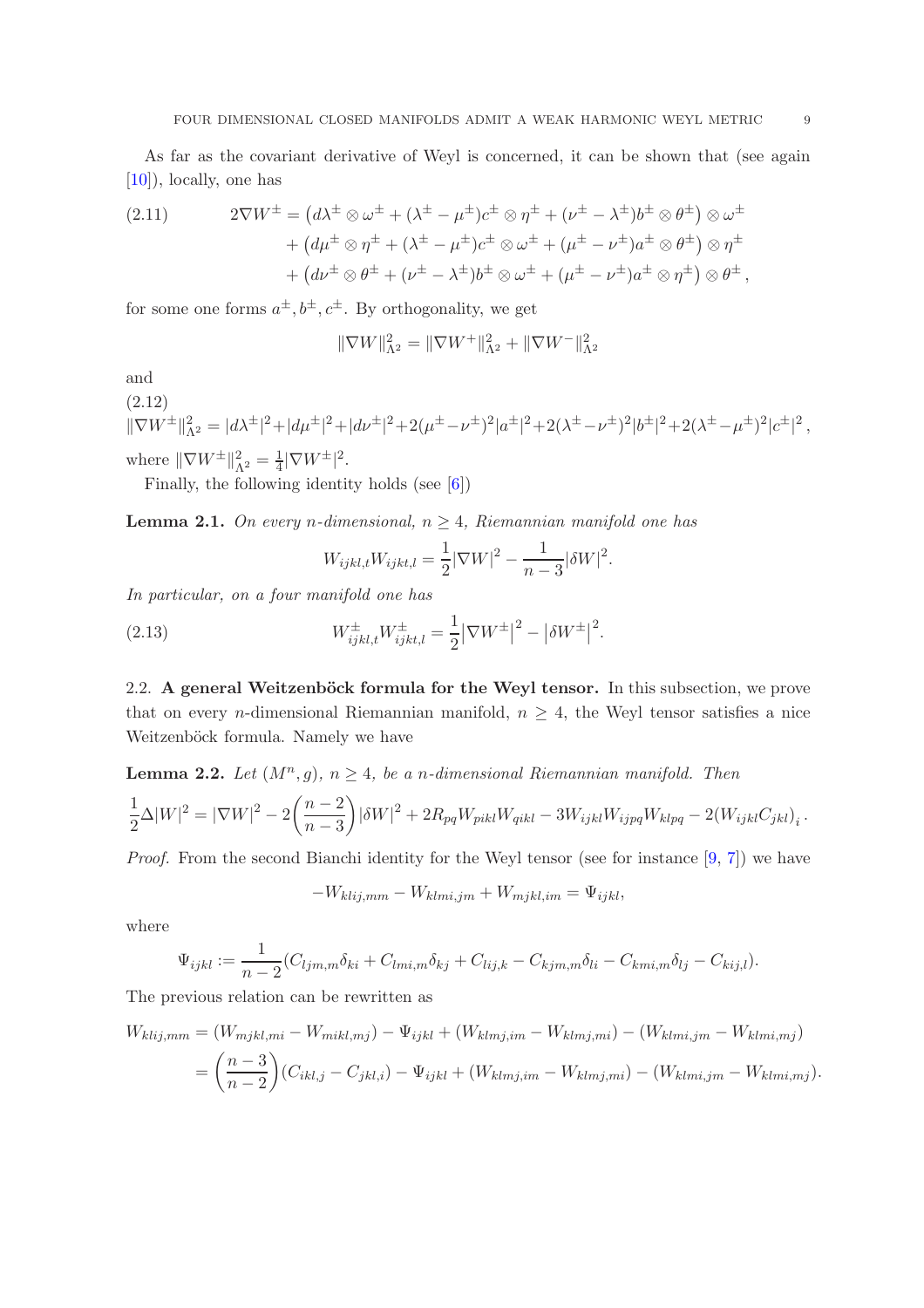Using the commutation relation for the second covariant derivative of the Weyl tensor (see [\[7\]](#page-29-13)) to expand the two terms  $W_{klmj,im} - W_{klmj,mi}$  and  $W_{klmi,jm} - W_{klmi,mj}$ , and also the first Bianchi identity for  $W$ , we deduce

$$
\Delta W_{ijkl} = \left(\frac{n-3}{n-2}\right) (C_{ikl,j} - C_{jkl,i}) - \Psi_{ijkl} \n+ R_{ip} W_{pjkl} - R_{jp} W_{pikl} - 2(W_{ipjq} W_{pqkl} - W_{ipql} W_{jpqk} + W_{ipqk} W_{jpql}) \n+ \frac{1}{n-2} [R_{jp} W_{pikl} - R_{ip} W_{pjkl} - R_{lp} (W_{pikj} - W_{pjki}) - R_{kp} (W_{pjli} - W_{pilj})] \n+ \frac{1}{n-2} R_{pq} (W_{piql} \delta_{kj} - W_{pjql} \delta_{ki} + W_{pikq} \delta_{lj} - W_{pjkq} \delta_{li}).
$$

Contracting with  $W_{ijkl}$  and exploiting again the first Bianchi identity, we obtain formula  $(2.2).$  $(2.2).$ 

In dimension four, using identity  $(2.10)$  and the orthogonality of  $W^{\pm}$ , the formula simplifies to the following

<span id="page-9-0"></span>**Corollary 2.3.** Let  $(M^4, g)$  be a four dimensional Riemannian manifold. Then

$$
\frac{1}{2}\Delta |W|^2 = |\nabla W|^2 - 4|\delta W|^2 + \frac{1}{2}R|W|^2 - 3W_{ijkl}W_{ijpq}W_{klpq} - 2(W_{ijkl}C_{jkl})_i.
$$

*As a consequence, if* M *is closed one has the integral identity (see* [\[9\]](#page-29-8)*):*

$$
\int_M \left( |\nabla W|^2 - 4|\delta W|^2 + \frac{1}{2}R|W|^2 - 3W_{ijkl}W_{ijpq}W_{klpq} \right) dV = 0.
$$

*Moreover, we have*

$$
\int_M \left( |\nabla W^{\pm}|^2 - 4|\delta W^{\pm}|^2 + \frac{1}{2}R|W^{\pm}|^2 - 3W^{\pm}_{ijkl}W^{\pm}_{ijpq}W^{\pm}_{klpq} \right) dV = 0.
$$

2.3. Some Riemannian functionals. Let  $(M^4, g)$  be a closed four-dimensional Riemannian manifold. First of all we recall the Chern-Gauss-Bonnet formula and the Hirzebruch signature formula (see  $[3,$  Equation 6.31])

(2.14) 
$$
\int_M \left( |W^+|^2 + |W^-|^2 - 2|\stackrel{\circ}{Ric}|^2 + \frac{1}{6}R^2 \right) dV = 32\pi^2 \chi(M),
$$

(2.15) 
$$
\int_M (|W^+|^2 - |W^-|^2) dV = 48\pi^2 \tau(M).
$$

If we denote with  $\sigma_2(A)$  the second-elementary function of the eigenvalues of the Schouten tensor  $A := \frac{1}{2} (Ric - \frac{1}{6}R g)$ , it is easy to see that

<span id="page-9-1"></span>
$$
\sigma_2(A) = \frac{1}{96}R^2 - \frac{1}{8}|\overset{\circ}{Ric}|^2
$$

and the Chern-Gauss-Bonnet formula reads

$$
\int_M (|W^+|^2 + |W^-|^2 + 16\sigma_2(A)) \, dV = 32\pi^2 \chi(M).
$$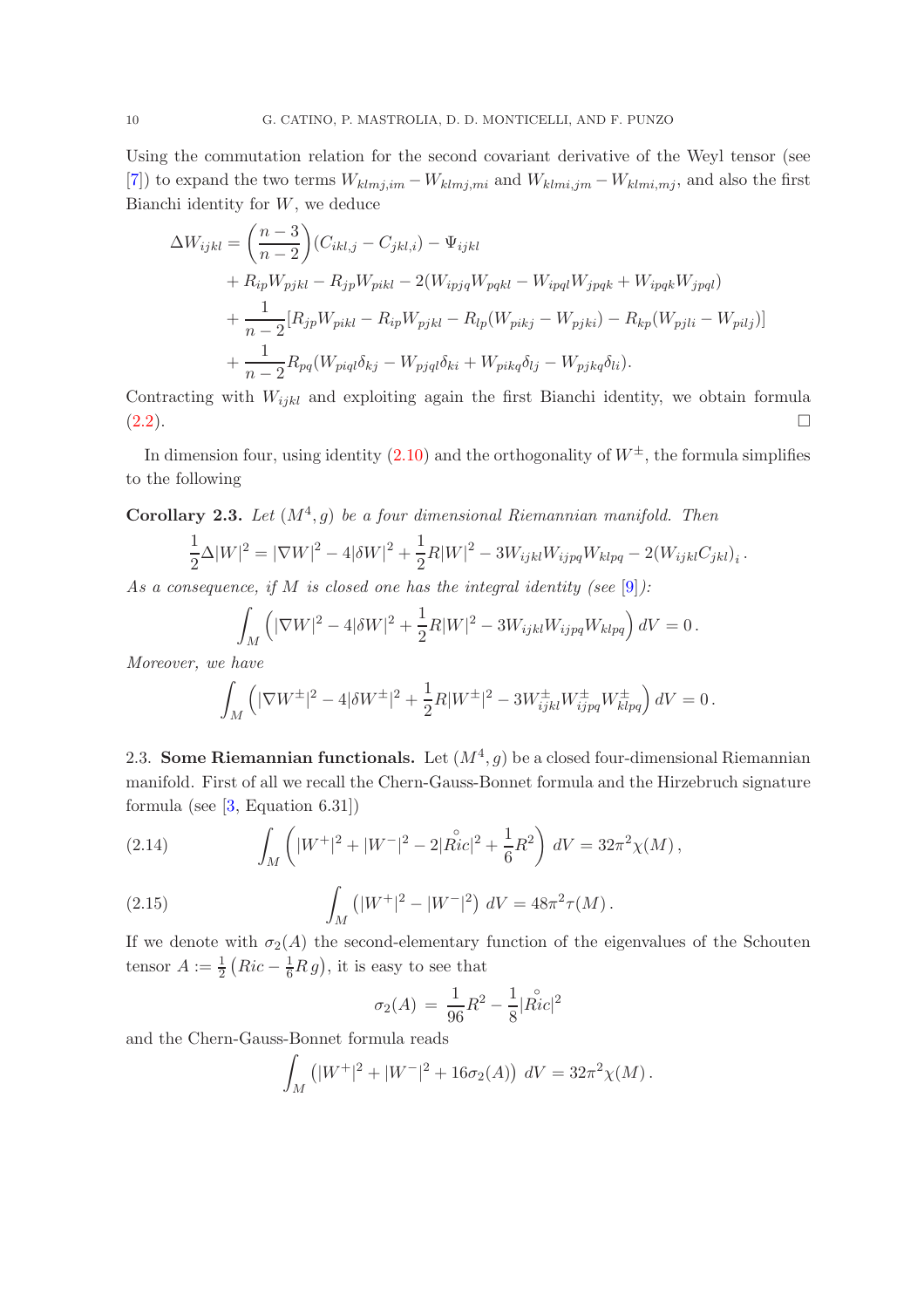In particular, using  $(2.15)$ , we get

(2.16) 
$$
8 \int_M \sigma_2(A) dV = \int_M |W^{\pm}|^2 dV + 8\pi^2 (2\chi(M) \pm \tau(M)).
$$

Observing that the  $L^2$ -norm of the Weyl tensors  $W^{\pm}$  in dimension four are conformally invariant and we define

$$
\mathcal{W}^{\pm}(M,[g]) := \int_M |W_g^{\pm}|_g^2 dV_g.
$$

In particular, it follows that the integral of  $\sigma_2(A)$  is conformally invariant too. We denote  $\mathcal{Y}(M,[g])$  the Yamabe invariant associated to  $(M^4, g)$  (here  $[g]$  is the conformal class of g) defined by

$$
\mathcal{Y}(M,[g]) := \inf_{\widetilde{g} \in [g]} \frac{\int_{M} \widetilde{R} dV_{\widetilde{g}}}{\text{Vol}_{\widetilde{g}}(M)^{\frac{1}{2}}} = 6 \inf_{u \in W^{1,2}(M)} \frac{\int_{M} |\nabla u|^{2} dV + \frac{1}{6} \int_{M} R u^{2} dV}{\left(\int_{M} u^{4} dV\right)^{\frac{1}{2}}}
$$

It is well known that, on a closed manifold,  $\mathcal{Y}(M,[g])$  is positive (respectively zero or negative) if and only if there exists a conformal metric in the conformal class [g] with everywhere positive (respectively zero or negative) scalar curvature. We recall the following lower bound for the Yamabe invariant which was proved by Gursky [\[12\]](#page-29-14).

<span id="page-10-0"></span>**Lemma 2.4.** Let  $(M^4, g)$  be a closed four-dimensional manifold. Then, the following estimate *holds*

$$
\mathcal{Y}(M,[g])^2 \ge 96 \int_M \sigma_2(A) dV_g = \int_M R^2 dV_g - 12 \int_M |\overset{\circ}{Ric}|^2 dV_g.
$$

*Equivalently,*

$$
\mathcal{Y}(M,[g])^2 \ge 12 \mathcal{W}^{\pm}(M,[g]) + 96\pi^2 (2\chi(M) \pm \tau(M)).
$$

Moreover, the inequality is strict unless  $(M^4, g)$  is conformal to an Einstein manifold.

As anticipated in the Introduction, we now define the quadratic, scale-invariant functionals given by

$$
\mathfrak{D}^{\pm}(g) = \text{Vol}_g(M)^{\frac{1}{2}} \int_M |\delta_g W_g^{\pm}|_g^2 dV_g.
$$

Let also

$$
\mathfrak{D}(g) = \mathfrak{D}^+(g) + \mathfrak{D}^-(g) = \text{Vol}_g(M)^{\frac{1}{2}} \int_M |\delta_g W_g|_g^2 dV_g.
$$

We also denote with

$$
\mathcal{D}^{\pm}(M,[g])=\inf_{\widetilde{g}\in[g]}\mathfrak{D}^{\pm}(\widetilde{g})
$$

and

$$
\mathcal{D}(M,[g]) = \inf_{\widetilde{g} \in [g]} \mathfrak{D}(\widetilde{g}) .
$$

It is clear that if [g] contains a metric with  $\delta W^{\pm} \equiv 0$ , then  $\mathcal{D}^{\pm}(M,[g]) = 0$ . For example, if  $(M^4, g)$  is Kähler with positive scalar curvature  $R_g$ , then  $\tilde{g} = R_g^{-2}g$  satisfies  $\delta_{\tilde{g}} W_{\tilde{g}}^+ \equiv 0$  and thus  $\mathcal{D}^+(M, [g]) = 0$ .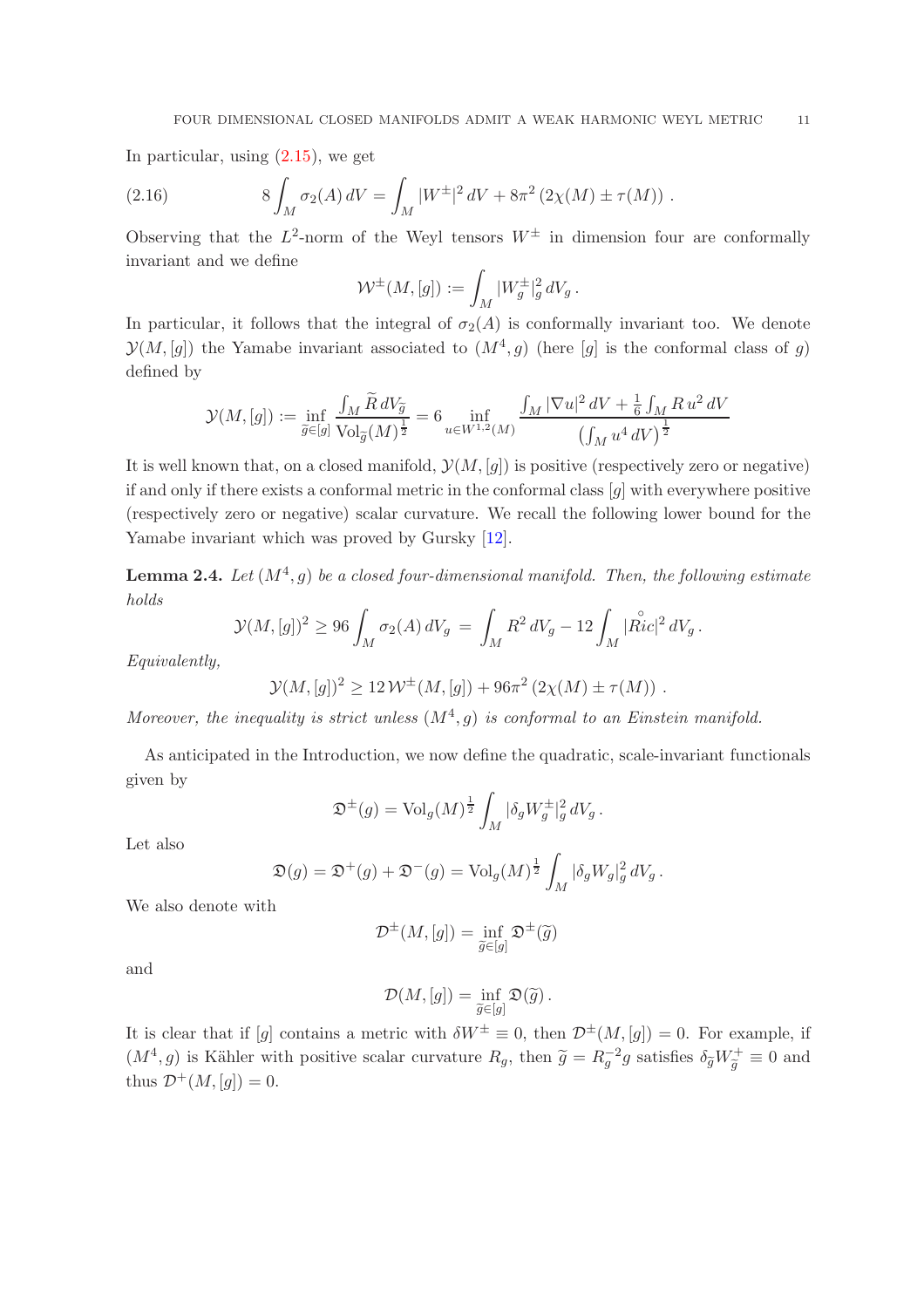Finally, for  $\alpha \in [0, \frac{5}{9}]$  $\frac{5}{9}$  we define the Riemannian functionals

$$
\mathfrak{D}_{\alpha}^{\pm}(g) = \text{Vol}_g(M)^{\frac{1}{2}} \left( \int_M |\delta_g W_g^{\pm}|_g^2 dV_g - \frac{5 - 9\alpha}{24} \int_M R_g |W_g^{\pm}|_g^2 dV_g \right),
$$

and its infimum

$$
\mathcal{D}_{\alpha}^{\pm}(M,[g]) = \inf_{\widetilde{g} \in [g]} \mathfrak{D}_{\alpha}^{\pm}(\widetilde{g}) .
$$

Note that

$$
\mathfrak{D}_{\frac{5}{9}}^{\pm}(g)=\mathfrak{D}^{\pm}(g)\,.
$$

# 3. The Euler-Lagrange equation

<span id="page-11-1"></span>Let  $M^4$  be a closed smooth manifold. In this section we derive the Euler-Lagrange equations satisfied, respectively, by a critical metric in the conformal class of the functional

$$
g \mapsto \mathfrak{D}(g) = \text{Vol}_g(M)^{\frac{1}{2}} \int_M |\delta_g W_g|_g^2 dV_g,
$$

<span id="page-11-0"></span>and by the conformal factor.

3.1. Critical metrics. Let  $U \in C^{\infty}(M)$  and  $u(x,t) : M \times \mathbb{R} \to M$  be a 1-parameter family of smooth functions such that  $u(x, 0) \equiv 0$ ,  $\frac{du(x,t)}{dt}$  $\Bigg|_{t=0}$  $= U(x)$ ; for a conformal change of the metric of the form

(3.1) 
$$
\widetilde{g}(t) = e^{2u(x,t)}g,
$$

from the formula for the conformal change of  $\delta W$  (see [\[3\]](#page-29-0)) we easily deduce that

(3.2) 
$$
e^{3u(x,t)}\widetilde{W}_{ijkl,i} = W_{ijkl,i} + u_i(x,t)W_{ijkl}
$$

Since, for  $n = 4$ , we have  $dV_{\tilde{g}(t)} = e^{4u(x,t)} dV_g$ , we obtain

<span id="page-11-2"></span>
$$
\mathfrak{D}(\widetilde{g}(t)) = \text{Vol}_{\widetilde{g}(t)}(M)^{\frac{1}{2}} \int_M |\delta_{\widetilde{g}(t)} W_{\widetilde{g}(t)}|_{\widetilde{g}(t)}^2 dV_{\widetilde{g}(t)}
$$
\n(3.3)

$$
= \left(\int_M e^{4u(x,t)}dV_g\right)^{\frac{1}{2}}\int_M e^{-2u(x,t)}\left(|\delta_g W_g|^2 + |u_s(x,t)W_{sijk}|_g^2 + 2u_s(x,t)W_{sijk}W_{pijk,p}\right)dV_g.
$$

Letting  $V := \text{Vol}_g(M)$ , a simple computation shows that

$$
\begin{split} \left. \frac{d \mathfrak{D}(\widetilde{g}(t))}{dt}\right|_{t=0} & = \frac{1}{2} \biggl(\int_M e^{4u(x,0)}\biggr)^{-1/2} \biggl(\int_M 4U\,dV_g\biggr) \int_M |\delta_g W_g|^2_g\,dV_g \\ & \quad + \sqrt{V} \int_M \Bigl(-2U|\delta_g W_g|^2_g + 2U_s W_{sijk} W_{pijk,p}\Bigr)\,dV_g \\ & = 2 \biggl\{\int_M \biggl[V^{-1/2} \biggl(\int_M |\delta_g W|^2_g\,dV_g\biggr) - V^{1/2}|\delta_g W|^2_g - V^{1/2} \bigl(W_{sijk,s} W_{pijk} \bigr)_p \biggr] U\,dV_g\biggr\}; \end{split}
$$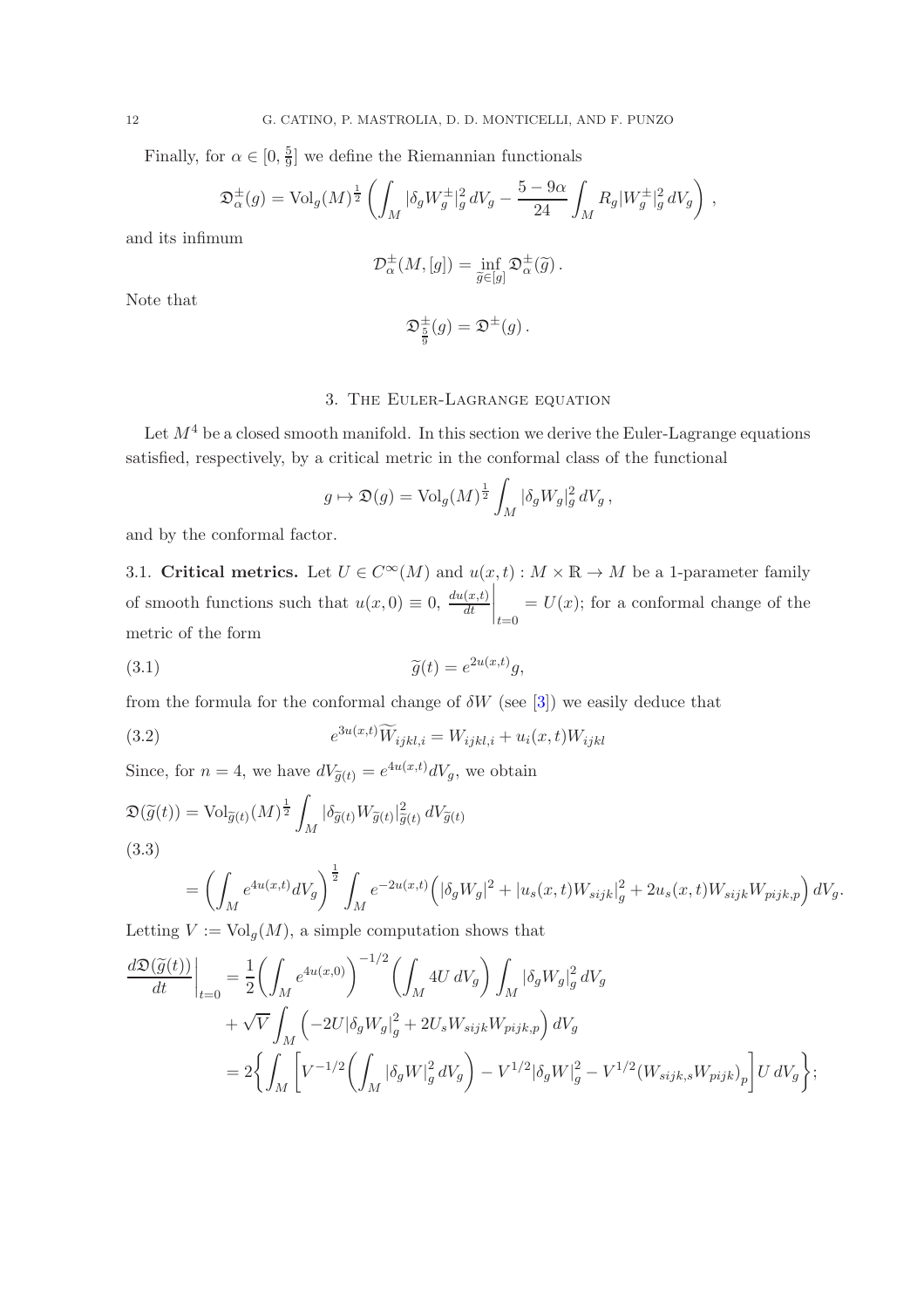thus we deduce that  $g$  is a critical point in the conformal class of the functional, i.e.

<span id="page-12-0"></span>
$$
\left.\frac{d\mathfrak{D}(\widetilde{g}(t))}{dt}\right|_{t=0}=0\qquad \forall U\in C^\infty(M)\,,
$$

if and only if

(3.4) 
$$
W_{sijk,sp}W_{pijk} = \frac{1}{\text{Vol}_g(M)} \int_M |\delta_g W|_g^2 dV_g - 2|\delta_g W|_g^2.
$$

Now, exploiting the algebraic properties of the curvature in dimension four, we show that [\(3.4\)](#page-12-0) is equivalent to the condition defining weak harmonic Weyl metrics (see Definition [1.1\)](#page-2-3).

Proposition 3.1. *Let* M<sup>4</sup> *be a closed smooth manifold. Then a metric* g *is critical in the conformal class for the functional*  $\mathfrak{D}(q)$  *if and only if* q *is a weak harmonic Weyl metric, i.e. it satisfies the formula*

<span id="page-12-1"></span>
$$
(3.5)\quad \frac{1}{2}\Delta |W|^2 = |\nabla W|^2 + \frac{1}{2}R|W|^2 - 3\,W_{ijkl}W_{ijpq}W_{klpq} - 8|\delta W|^2 + \frac{4}{\text{Vol}(M)}\int_M |\delta W|^2\,dV\,.
$$

*Proof.* First we observe that equation  $(3.4)$  holds separately for the self dual and the anti-self dual part of Weyl, i.e.

$$
W_{sijk,sp}^{\pm}W_{pijk}^{\pm} = \frac{1}{\text{Vol}(M)} \int_M |\delta W^{\pm}|^2 dV - 2|\delta W^{\pm}|^2.
$$

We now perform our computation for the self dual part  $W^+$ . Since  $W^+_{sijk}W^+_{pijk} = \frac{1}{4}$  $\frac{1}{4}|W^+|\delta_{sp}$ by equation  $(2.10)$ , we have

(3.6) 
$$
\left(W_{sijk}^+ W_{pijk}^+\right)_{ps} = \frac{1}{4} \Delta |W^+|^2.
$$

On the other hand,

$$
\left(W^{+}_{sijk}W^{+}_{pijk}\right)_{ps} = W^{+}_{sijk,ps}W^{+}_{pijk} + W^{+}_{jkis,p}W^{+}_{pijk,s} + \left|\delta W^{+}\right|^{2} + W^{+}_{pijk}W^{+}_{sijk,sp},
$$

which implies

$$
2W_{sijk,sp}^+W_{pijk}^+ = \Theta + \frac{1}{4}\Delta|W^+| - W_{jkis,p}^+W_{pijk,s}^+ - |\delta W^+|^2,
$$

where  $\Theta := W_{sijk,sp}^+ W_{pijk}^+ - W_{sijk,ps}^+ W_{pijk}^+$ ; thus, using [\(3.4\)](#page-12-0) and Lemma [2.1](#page-8-1) we deduce

(3.7) 
$$
\frac{1}{2}\Delta |W^+|^2 = |\nabla W^+|^2 - 8|\delta W^+|^2 + \frac{4}{V}\int_M |\delta W^+|^2 dV - 2\Theta.
$$

Now, using formulas  $(3.16)-(3.22)$  and Lemma 3.4 in [\[9\]](#page-29-8), a computation shows that

$$
2\Theta = 3(W^+)^3 - \frac{R}{2}|W^+|^2,
$$

thus completing the proof for  $W^+$ . The same computation gives the formula for  $W^-$  and, by orthogonality,  $(3.5)$  follows.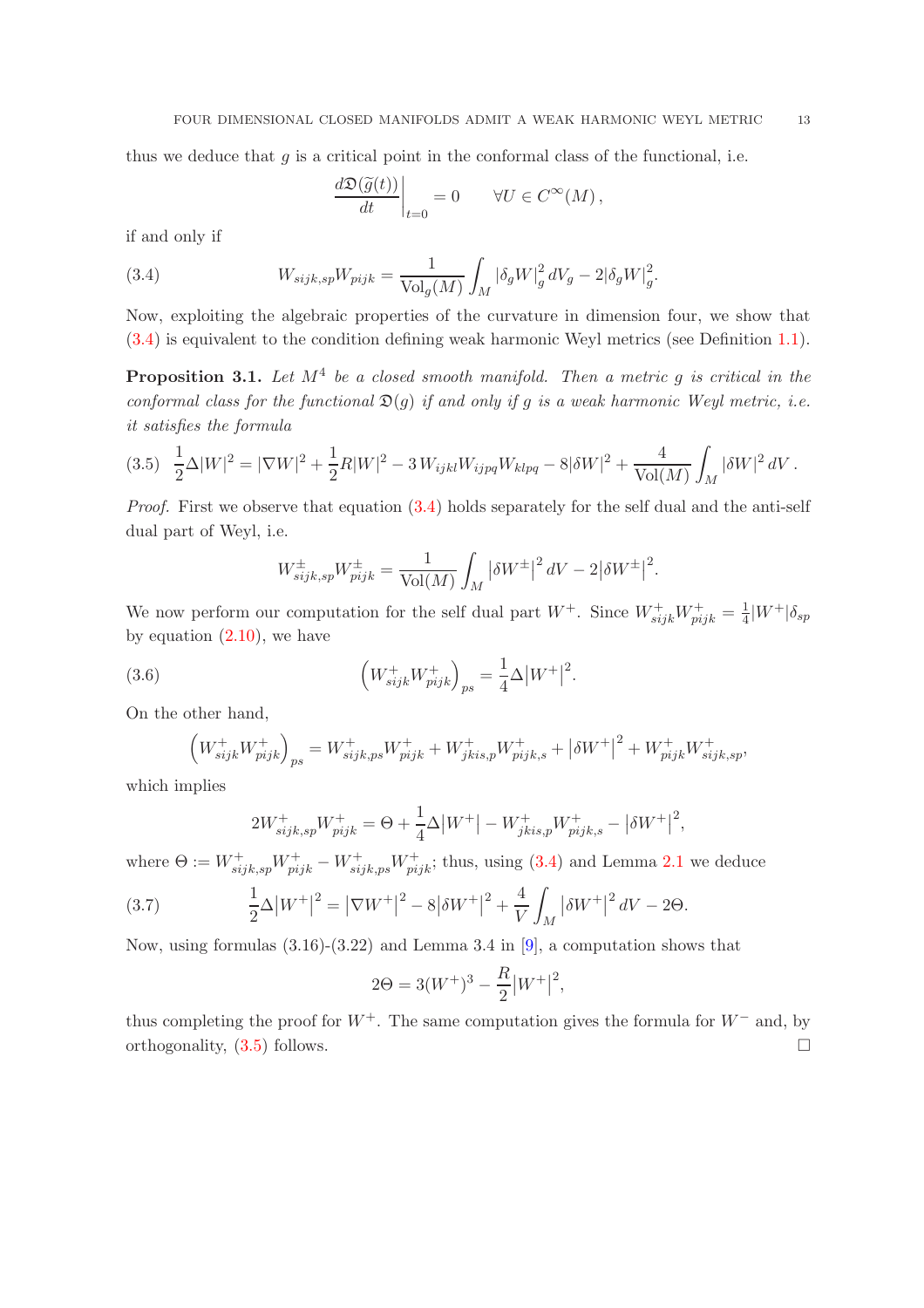3.2. The PDE for the conformal factor. Let now  $g_0$  be a fixed Riemannian metric on  $M^4$  and let  $v := e^{-u}$  for some  $u \in C^{\infty}(M^4)$ . Then, equation [\(3.3\)](#page-11-2) yields

$$
\mathfrak{D}(v) := \mathfrak{D}(v^{-2}g_0) = \left(\int_M v^{-4}dV\right)^{\frac{1}{2}} \int_M \left(\frac{1}{4}|W|^2|\nabla v|^2 + |\delta W|^2v^2 - (v)_s^2 W_{sijk}W_{pijk,p}\right) dV
$$

where all the geometric quontities are referred to the fixed metric  $g_0$ . Clearly we have

$$
\mathcal{D}(M,[g_0])=\inf_{0
$$

To simplify the notation, now let

$$
a := \frac{1}{4}|W|^2
$$
,  $B_s := W_{sijk}W_{pijk,p}$  and  $c_0 := |\delta W|^2$ .

Then the previous relation rewrites as

$$
\mathfrak{D}(v) = \left(\int_M v^{-4} dV\right)^{\frac{1}{2}} \int_M \left(a|\nabla v|^2 + c_0 v^2 - \langle B, \nabla(v)^2 \rangle\right) dV.
$$

Imposing that v is critical for the functional  $v \mapsto \mathfrak{D}(v)$ , i.e.

$$
\left. \frac{d\mathfrak{D}(v+t\varphi)}{dt} \right|_{t=0} = 0 \qquad \forall \, 0 < \varphi \in C^{\infty}(M) \,,
$$

we obtain the Euler-Lagrange equation

(3.8) 
$$
-\operatorname{div}\left(a\nabla v\right) + c v = \frac{\lambda(v)}{v^5}
$$

with

$$
c = c_0 + \text{div } B
$$
 and  $\lambda(v) := \mathfrak{D}(v) \left( \int_M v^{-4} dV \right)^{-3/2}$ 

.

<span id="page-13-0"></span>In particular, the metric  $v^{-2}g_0$  is a weak harmonic Weyl metric, i.e. it satisfies [\(3.5\)](#page-12-1).

## 4. Existence results and proof of Theorem [1.2](#page-2-2)

4.1. Proof of Theorem [1.2.](#page-2-2) Consider the uniformly elliptic self-adjoint operator

(4.1) 
$$
Lv := -\operatorname{div}\left(a\nabla v\right) + cv
$$

whit  $a \in C^{\infty}(M)$ ,  $a > 0$  and  $c \in C^{\infty}(M)$ . Note that no sign conditions are required on the coefficient  $c$ . We assume that the first eigenvalue of  $L$ , i.e.

$$
\lambda_1 := \inf_{u \in H^1(M), u \neq 0} \Re(u) = \inf_{u \in H^1(M), u \neq 0} \frac{\int_M (a|\nabla u|^2 + c u^2) dV}{\int_M u^2 dV},
$$

is non-negative. We will show the existence of positive solutions to the equation

$$
Lv = \frac{\lambda(v)}{v^5}
$$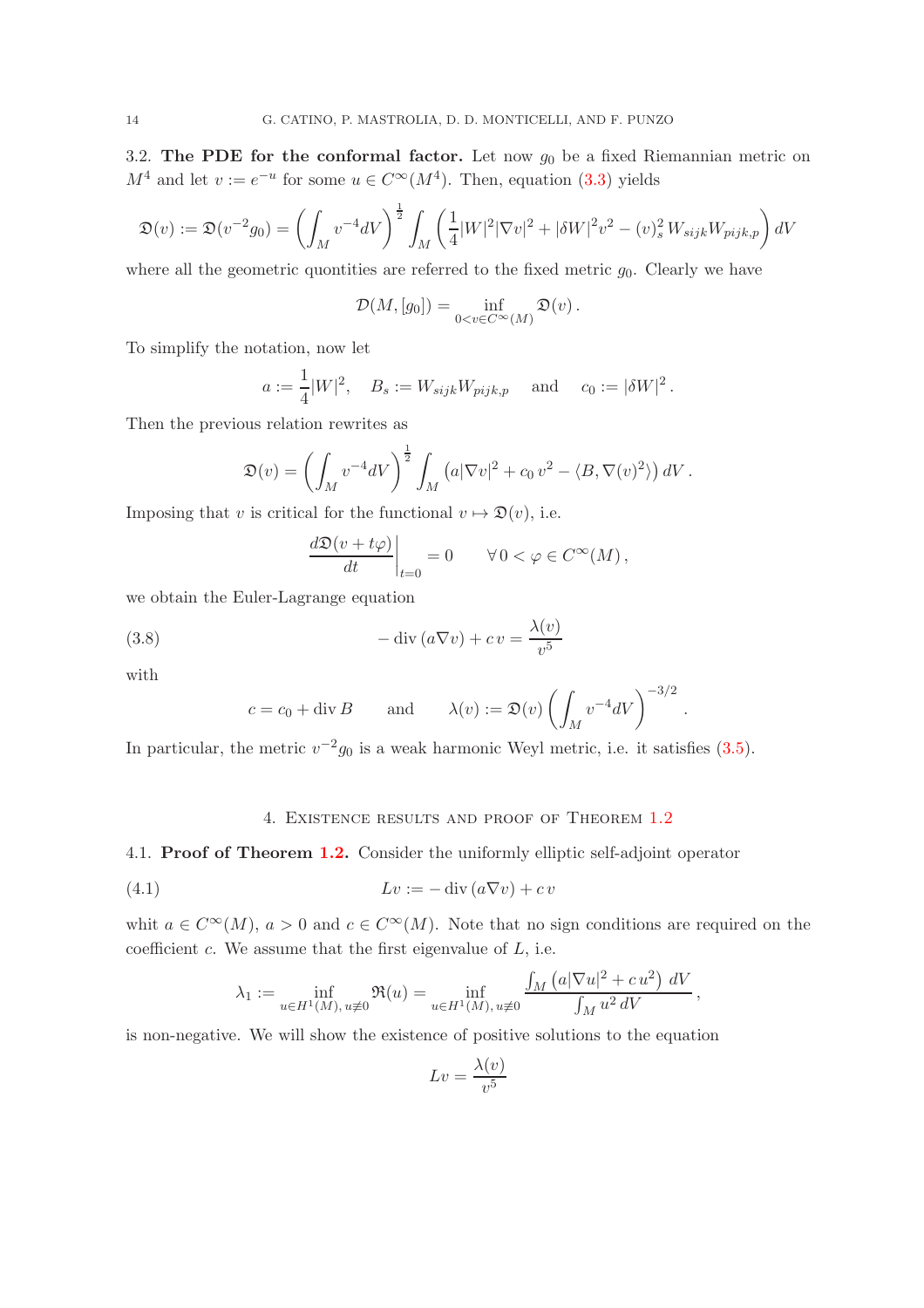with

$$
\lambda(v) = \mathfrak{D}(v) \left( \int_M v^{-4} dV \right)^{-\frac{3}{2}}, \quad \mathfrak{D}(v) = \left( \int_M v^{-4} dV \right)^{\frac{1}{2}} \int_M \left( a|\nabla v|^2 + cv^2 \right) dV
$$

and that any two such solutions are proportional. More precisely, the solutions  $v$  that we find satisfy

$$
\mathfrak{D}(v) = \widehat{\mathcal{D}}
$$

where

(4.2) 
$$
\widehat{\mathcal{D}} := \inf_{0 < u \in C^{\infty}(M)} \mathfrak{D}(u) \, .
$$

Now let  $(M^4, g_0)$  be a closed Riemannian manifold where  $g_0$  is the metric of Aubin (see the Introduction) satisfying

(4.3) 
$$
|W_{g_0}|^2_{g_0} > 0
$$
 on  $M$ .

Note that the previous assumptions on the operator  $L$  are satisfied in the case of the geometric one defined in Section [3](#page-11-1) with the choice  $a := \frac{1}{4} |W_{g_0}| g_0^2$  and  $c_{g_0} = (c_0)_{g_0} + \text{div}_{g_0} B_{g_0}$ . Therefore the conformal metrics  $v^{-2}g_0$  have weak harmonic Weyl curvature and the proof of Theorem [1.2](#page-2-2) is completed.

4.2. Preliminary results. From now on, all geometric quantities are referred to the metric  $g_0$  and we omit to write their dependence. Let

$$
H(M) := \left\{ u \in H^1(M) : u > 0 \text{ a.e. and } \int_M u^{-4} dV < \infty \right\}
$$

and define

$$
\mathcal{D} := \inf_{u \in H(M)} \mathfrak{D}(u) \, .
$$

By standard elliptic theory, there exists a smooth, positive, first eigenfunction  $\varphi_1$  of L, i.e. a solution of

$$
L\varphi_1=\lambda_1\varphi_1.
$$

Note that  $\Re(\varphi_1) = \lambda_1$ . We have the following weak maximum principle.

<span id="page-14-0"></span>**Lemma 4.1.** Let  $\lambda_1 > 0$ . Under the previous assumptions, if  $u \in H^1(M)$  satisfies  $Lu \geq 0$  in *the weak sense, then*  $u \geq 0$  *a.e.* on M.

Moreover, using Lemma [4.1,](#page-14-0) one can prove the following strong maximum principle.

<span id="page-14-1"></span>**Lemma 4.2.** Let  $\lambda_1 > 0$ . Under the previous assumptions, if  $u \in H^1(M)$  satisfies  $Lu \geq 0$  in *the weak sense, then either*  $u = 0$  *a.e.* on M or essinf<sub>M</sub>  $u > 0$ .

We have a two-sided estimate on  $\mathcal{D}$  in terms of  $\lambda_1$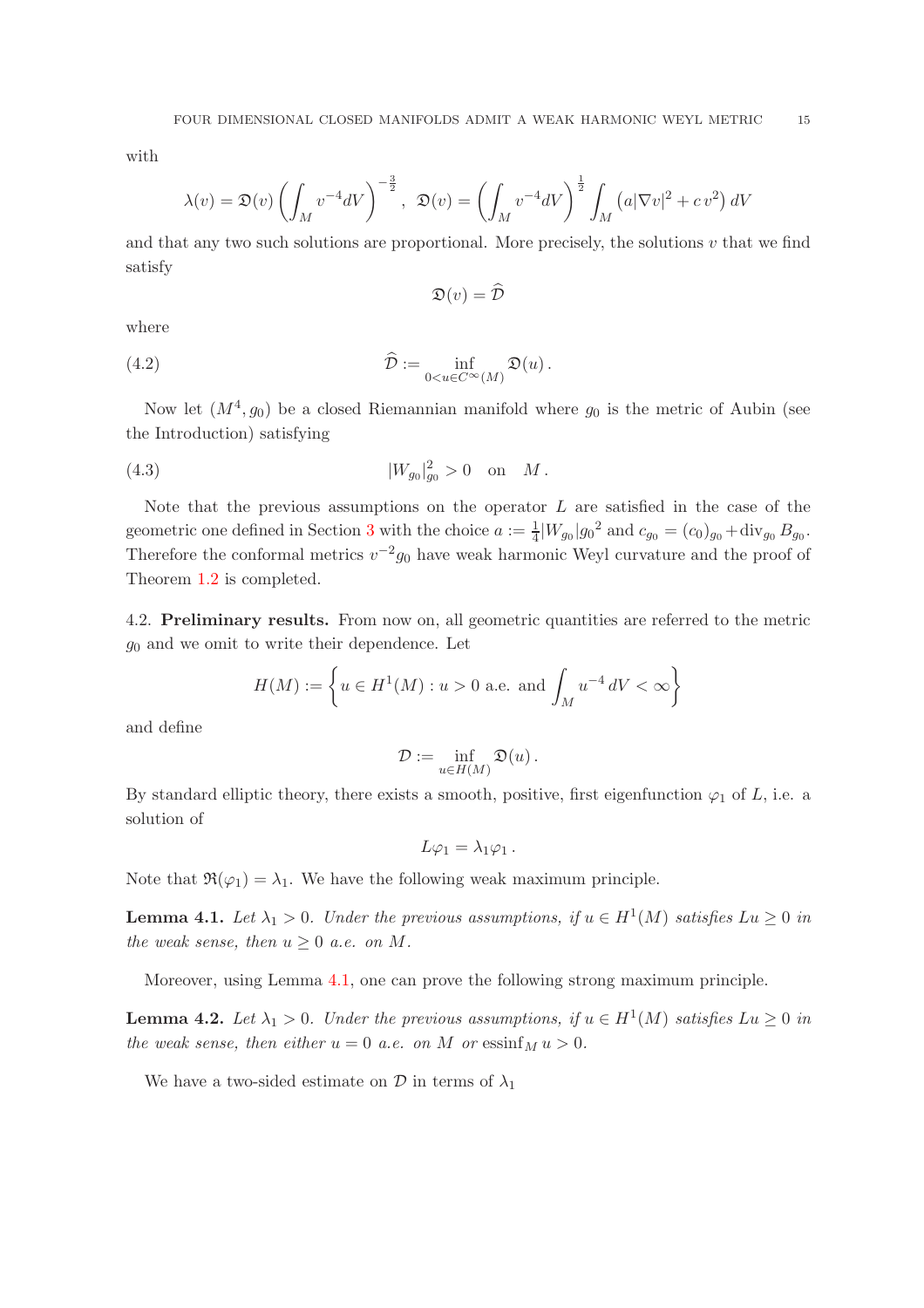<span id="page-15-1"></span>Lemma 4.3. *Under the previous assumptions, we have*

$$
\text{Vol}(M)^{-\frac{1}{2}}\,\lambda_1 \leq \mathcal{D} \leq \frac{\int_M \varphi_1^2 \,dV}{\left(\int_M \varphi_1^{-4} \,dV\right)^{\frac{1}{2}}}\,\lambda_1\,.
$$

*Proof.* By Jensen inequality, for every  $u \in H(M)$ 

$$
\frac{1}{\int_M u^2 dV} \le \left( \int_M u^{-4} dV \right)^{\frac{1}{2}} \text{Vol}(M)^{\frac{1}{2}}.
$$

Then

$$
\lambda_1 \leq \Re(u) \leq \mathfrak{D}(u) \operatorname{Vol}(M)^{\frac{1}{2}}
$$

and the first inequality follows. Moreover, for every  $u \in H(M)$  we have

$$
\mathfrak{D}(u)=\mathfrak{R}(u)\frac{\int_M u^2\,dV}{\left(\int_M u^{-4}\,dV\right)^{\frac{1}{2}}}
$$

Then

$$
\mathcal{D}\leq \mathfrak{D}(\varphi_1)=\mathfrak{R}(\varphi_1)\frac{\int_M \varphi_1^2\,dV}{\left(\int_M \varphi_1^{-4}\,dV\right)^{\frac{1}{2}}}=\frac{\int_M \varphi_1^2\,dV}{\left(\int_M \varphi_1^{-4}\,dV\right)^{\frac{1}{2}}}\,\lambda_1\,.
$$

.

 $\Box$ 

Consequently, by Lemma [4.1](#page-14-0) and Lemma [4.2,](#page-14-1) maximum principles hold whenever  $D > 0$ and  $\mathcal{D} = 0$  if and only if  $\lambda_1 = 0$ .

4.3. **Existence.** In this subsection we prove that the functional  $u \mapsto \mathfrak{D}(u)$  admits a minimum  $v$  in  $H(M)$ , that  $v$  satisfies the associated Euler-Lagrange equation and it is smooth.

<span id="page-15-0"></span>**Lemma 4.4.** Suppose that  $u \in H(M)$  and that  $\mathfrak{D}(u) = \mathcal{D} > 0$ . Then  $Lu \geq 0$  in the weak *sense, i.e.*

$$
\int_M \left\{ a \langle \nabla u, \nabla \varphi \rangle + cu\varphi \right\} dV \ge 0 \quad \text{for any } \varphi \in C^1(M), \varphi \ge 0 \, .
$$

*Proof.* By contradiction, assume that there exists  $\varphi \in C^1(M)$ ,  $\varphi \geq 0$  such that

$$
\int_M \left\{ a \langle \nabla u, \nabla \varphi \rangle + cu\varphi \right\} dV < 0.
$$

For every  $v \in H^1(M)$  define

$$
Q(v) := \int_M \left\{ a|\nabla v|^2 + cv^2 \right\} dV.
$$

Note that

$$
Q(v) \geq \lambda_1 \|v\|_{L^2}^2.
$$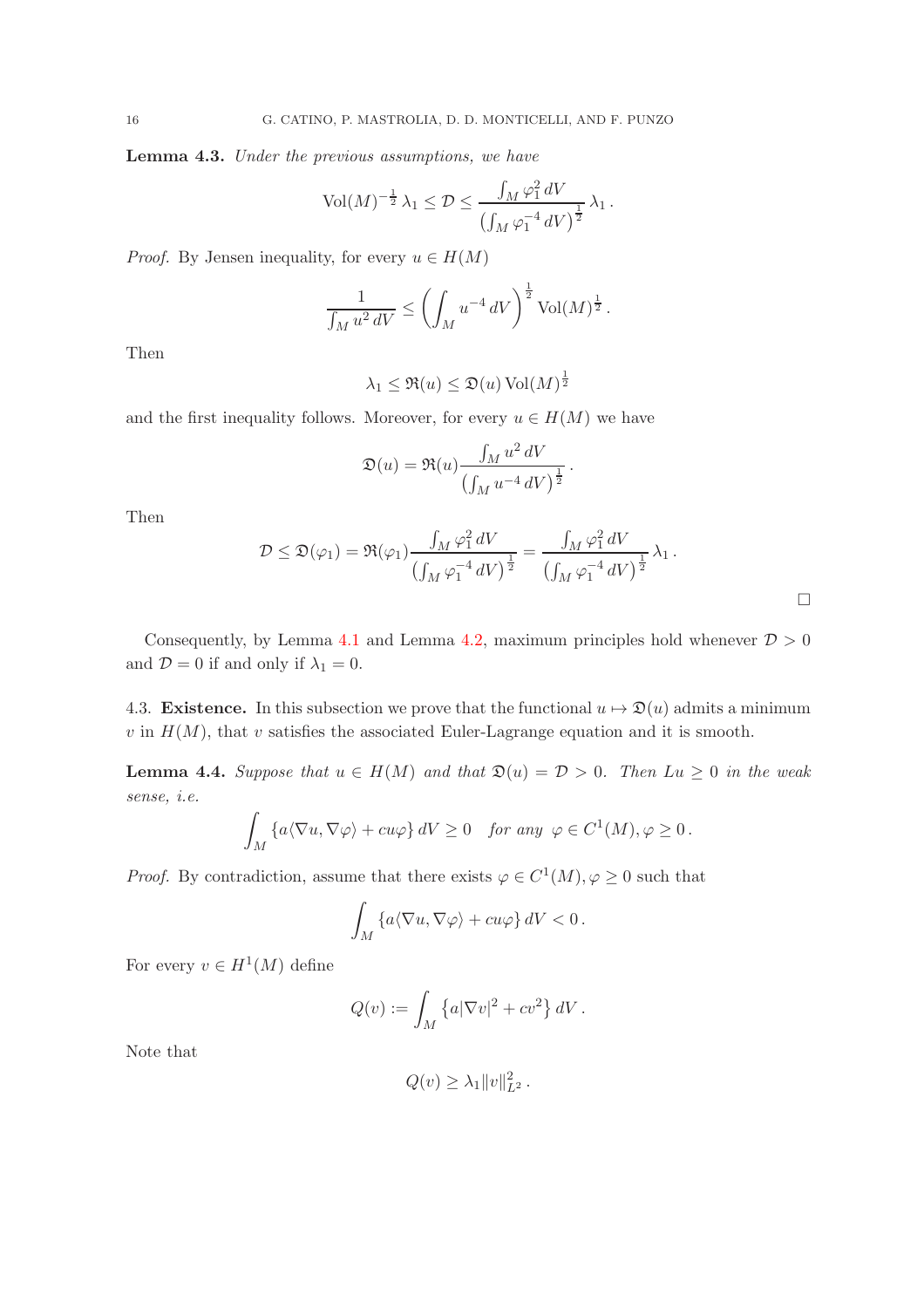Take any  $t \in \mathbb{R}$  with |t| small enough. We have that

$$
\mathfrak{D}(u+t\varphi) - \mathfrak{D}(u)
$$
\n
$$
= \left( \int_M (u+t\varphi)^{-4} dV \right)^{\frac{1}{2}} Q(u+t\varphi) - \left( \int_M u^{-4} dV \right)^{\frac{1}{2}} Q(u)
$$
\n
$$
= \left[ \left( \int_M (u+t\varphi)^{-4} dV \right)^{\frac{1}{2}} - \left( \int_M u^{-4} dV \right)^{\frac{1}{2}} \right] Q(u+t\varphi)
$$
\n
$$
+ \left( \int_M u^{-4} dV \right)^{\frac{1}{2}} [Q(u+t\varphi) - Q(u)] .
$$

Furthermore,

$$
Q(u + t\varphi) \ge 0,
$$
  

$$
((u + t\varphi)^{-4}dV)^{\frac{1}{2}} - (u^{-4}dV)^{\frac{1}{2}} \text{ for any } t > 0,
$$

and

$$
Q(u + t\varphi) - Q(u) = Q'(u)[\varphi] + o(t) \quad \text{as} \ \ t \to 0,
$$

where

$$
Q'(u)[\varphi] = \int_M \{a \langle \nabla u, \nabla \varphi + cu\varphi \} dV > 0.
$$

Thus, for  $t > 0$  sufficiently small,

$$
Q(u+t\varphi) - Q(u) \le \left(\int_M u^{-4}dV\right)^{\frac{1}{2}} \left\{Q'(u)[\varphi]t + o(t)\right\} < 0.
$$

So,

$$
\mathfrak{D}(u+t\varphi)<\mathfrak{D}(u)
$$

with  $u + t\varphi > 0$  a.e.,  $u + t\varphi \in H(M)$ . This is a contradiction, since

 $\mathfrak{D}(u) = \mathcal{D}$ .

**Corollary 4.5.** *Suppose that*  $u \in H(M)$  *and that*  $\mathfrak{D}(u) = \mathcal{D} > 0$ *. Then*  $\operatorname{essinf}_M u > 0$ *.* 

*Proof.* The thesis follows from Lemmas [4.2](#page-14-1) and [4.4.](#page-15-0)  $\Box$ 

<span id="page-16-0"></span>**Theorem 4.6.** *There exists*  $v \in C^{\infty}(M)$ ,  $v > 0$  *such that* 

$$
\mathfrak{D}(v)=\widehat{\mathcal{D}}\,.
$$

*Moreover* v *satisfies*

$$
Lu = \mathcal{D}\left(\int_M v^{-4}dV\right)^{\frac{3}{2}}v^{-5}.
$$

 $\Box$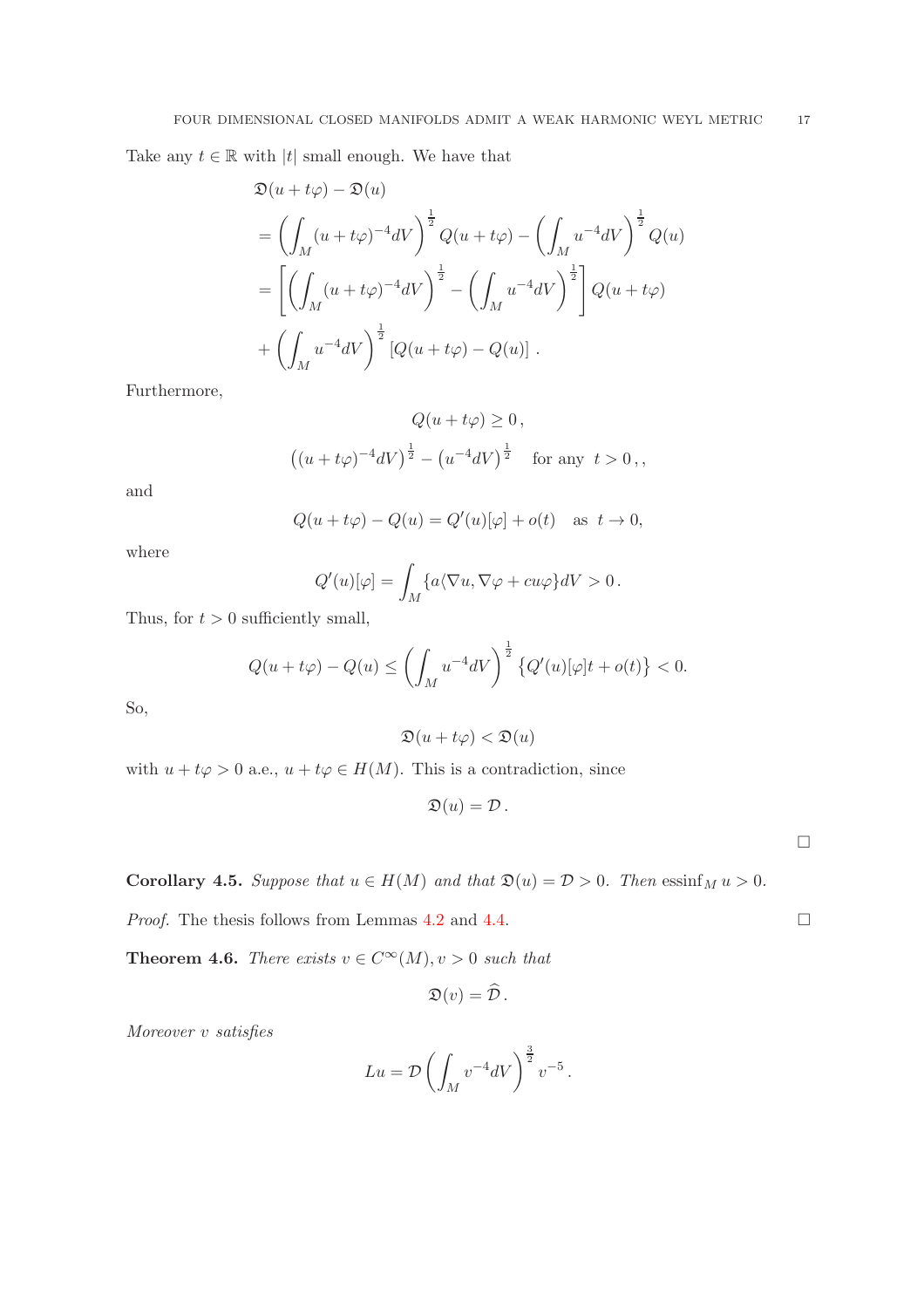*Proof.* First we suppose that

$$
\mathcal{D}=0\,.
$$

By Lemma [4.3,](#page-15-1)  $\lambda_1 = 0$ . Moreover,

$$
\mathfrak{D}(\varphi_1) = \frac{\int_M \varphi_1^2 dV}{\left(\varphi_1^{-4} dV\right)^{\frac{1}{2}}} \mathfrak{R}(\varphi_1) = \frac{\lambda_1 \int_M \varphi_1^2 dV}{\left(\varphi_1^{-4} dV\right)^{\frac{1}{2}}} = 0 = \mathcal{D}.
$$

Since  $\varphi_1 \in C^{\infty}(M)$ , we have that also  $\widehat{\mathcal{D}} = 0$ . Hence

$$
\mathfrak{D}(\varphi_1)=\mathcal{D}=\widehat{\mathcal{D}}=0\,.
$$

From now on we suppose that  $D > 0$ . Let  $\{v_n\}_{n \in \mathbb{N}} \subset H(M)$  be a sequence of functions such that  $\mathfrak{D}(v_n) \to \mathcal{D}$ . Since the functional  $\mathfrak{D}$  is scaling invariant, without loss of generality, we can assume that  $\int_M v_n^{-4} dV = 1$ . Since  $\mathcal{D} > 0$ , in view of Lemma [4.3,](#page-15-1) we have that  $\lambda_1 > 0$ . In addition,

$$
\int_M \{a|\nabla v_n|^2 + cv_n^2\}dV \ge \lambda_1 \int_M v_n^2 dV.
$$

Clearly, for any  $n \in \mathbb{N}$  sufficiently large,

$$
0 < \mathcal{D} \leq \mathfrak{D}(v_n) \leq \mathcal{D} + 1.
$$

Hence

$$
\lambda_1 \int_M v_n^2 dV
$$
  
\n
$$
\leq \int_M \{a |\nabla v_n|^2 + c v_n^2\} dV
$$
  
\n
$$
= (v_n^{-4} dV)^{\frac{1}{2}} \int_M \{a |\nabla v_n|^2 + c v_n^2\} dV
$$
  
\n
$$
= \mathfrak{D}(v_n) \leq \mathcal{D} + 1.
$$

So,  $\{v_n\}$  is bounded in  $L^2(M)$ . Moreover, for any  $n \in \mathbb{N}$  sufficiently large,

(4.4)  
\n
$$
\min_{M} a \int_{M} |\nabla v_{n}|^{2} dV
$$
\n
$$
\leq \int_{M} a |\nabla v_{n}|^{2} dV = \mathfrak{D}(v_{n}) - \int_{M} cv_{n}^{2} dV
$$
\n
$$
\leq \mathfrak{D}(v_{n}) + ||v||_{L^{\infty}} ||v_{n}||_{L^{2}}^{2}
$$
\n
$$
\leq \mathcal{D} + 1 + ||v||_{L^{\infty}} \frac{\mathcal{D} + 1}{\lambda_{1}}.
$$

So,  $\{\nabla v_n\}$  is bounded in  $L^2(M)$ , and  $\{v_n\}$  is bounded in  $H^1(M)$ . Consequently, there exist a subsequence of  $\{v_n\}$ , which will be still denoted by  $\{v_n\}$ , and a function  $v \in H^1(M)$  such that

$$
v_n \underset{n \to \infty}{\rightharpoonup} v \quad \text{in} \ \ H^1(M) \,,
$$
  

$$
v_n \underset{n \to \infty}{\rightharpoonup} v \quad \text{in} \ \ L^2(M) \,,
$$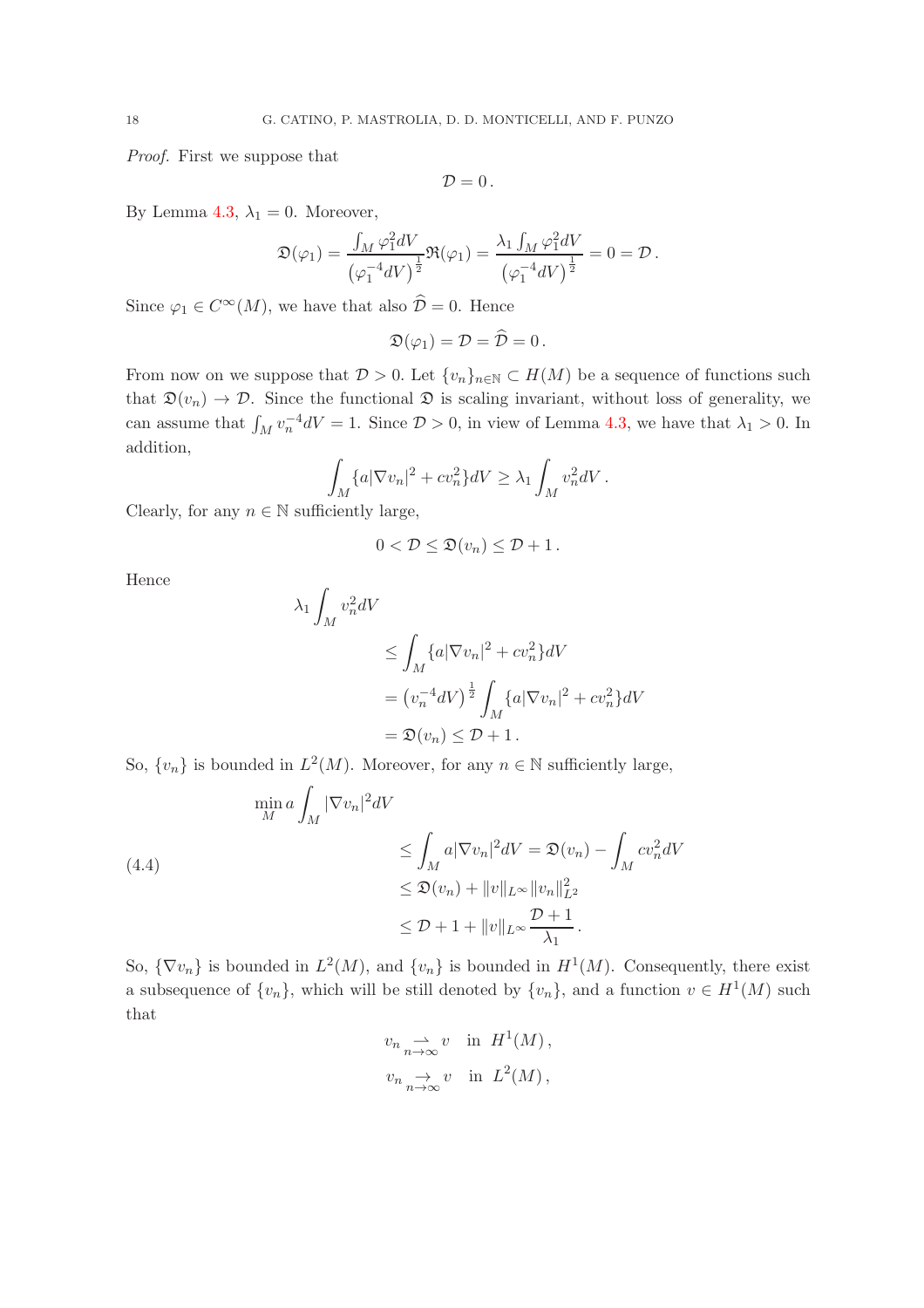$$
v_n \underset{n \to \infty}{\to} v
$$
 a.e. in M.

Therefore,

$$
v_n^{-4} \underset{n \to \infty}{\to} v^{-4}
$$
 a.e. in  $M$ ;

here we have assumed that  $v_n, v : M \to [0, +\infty]$  and  $\frac{1}{\infty} = 0, \frac{1}{0} = \infty$ . By Fatou's lemma,

$$
\int_M v^{-4}dV = \int_M \liminf_{n \to \infty} v_n^{-4}dV \le \liminf_{n \to \infty} \int_M v_n^{-4}dV = 1.
$$

Thus

$$
\int_M v^{-4}dV < +\infty \, .
$$

This implies that  $v > 0$  a.e. in M. In fact, if  $v = 0$  in a set of positive measure, since  $v \ge 0$ , we get  $\int_M v^{-4} dV = \infty$ , a contradiction. Hence  $v \in H^1(M)$ ,  $v < 0$  a.e. in M,  $\int_M v^{-4} dV \le 1$ . Using the fact that  $v_n \longrightarrow_{\infty} v$  in  $H^1(M)$  and  $v_n \longrightarrow_{\infty} v$  in  $L^2(M)$ , we can infer that

$$
\mathcal{D} \leq \mathfrak{D}(v)
$$
  
=  $(v^{-4}dV)^{\frac{1}{2}} \int_M \{a|\nabla v|^2 + cv^2\}dV$   

$$
\leq \int_M \{a|\nabla v|^2 + cv^2\}dV
$$
  

$$
\leq \liminf_{n \to \infty} \int_M \{a|\nabla v_n|^2 + cv_n^2\}dV = \liminf_{n \to \infty} \mathfrak{D}(v_n) = \mathcal{D}.
$$

So,

$$
\mathfrak{D}(v) = \mathcal{D} > 0 \, .
$$

From Lemma [4.2](#page-14-1) it follows that essinf  $v > 0$ . Take any  $\varphi \in C^1(M)$ . Since  $\mathfrak{D}(v) = \mathcal{D}$ , we get

$$
\frac{d}{dt}\left[\mathfrak{D}(v+t\varphi)\right]|_{t=0}=0.
$$

Consequently, for any  $\varphi \in C^1(M)$ , we have

$$
\int_M \{a \langle \nabla v, \nabla \varphi + c v \varphi \} dV = \int_M \mathcal{D} (v^{-4})^{-\frac{3}{2}} dV \int_M \frac{\varphi}{v^5} dV.
$$

Thus,

$$
Lu = \mathcal{D}\left(\int_M v^{-4}dV\right)^{\frac{3}{2}}v^{-5} =: f \quad \text{weakly in } M.
$$

Since essinf  $v > 0$ , we have that  $f \in L^{\infty}(M)$ . Therefore, by standard elliptic regularity theory,  $v \in C^{\infty}(M)$ ,  $v > 0$  in M. We can therefore infer that

$$
\widehat{\mathcal{D}} \leq \mathfrak{D}(v) = \mathcal{D} \leq \widehat{\mathcal{D}}.
$$

Hence,

$$
\mathfrak{D}(v)=\mathcal{D}\,.
$$

This completes the proof.  $\Box$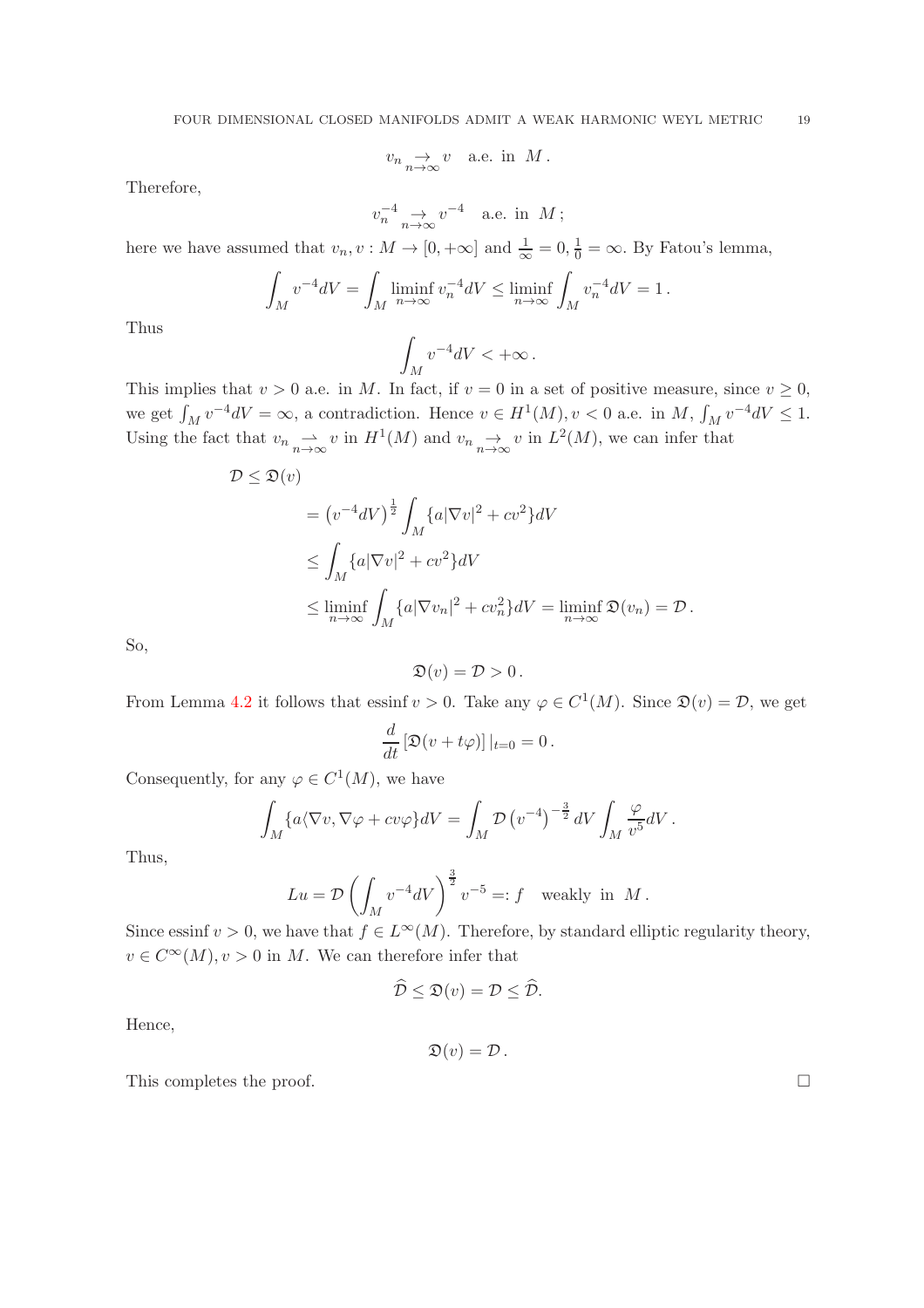**Remark 4.7.** *From the proof of Theorem [4.6](#page-16-0) we can deduce that*  $D = \hat{D}$ *, so* 

(4.5) 
$$
Lv = \hat{\mathcal{D}} \left( \int_M v^{-4} dV \right)^{-\frac{3}{2}} v^{-5} \quad in \ M.
$$

4.4. Uniqueness. Observe that equation  $(4.5)$  is scaling invariant, in the sense that if  $u_1$ solves [\(4.5\)](#page-19-0), then  $u_1 := \beta u_2$ , with  $\beta \in \mathbb{R}^+$ , satisfies

<span id="page-19-0"></span>
$$
Lu_2 = \hat{\mathcal{D}} \left( \int_M u_2^{-4} \right)^{\frac{3}{2}} u_2^{-5} dV \text{ in } M \,.
$$

Therefore, uniqueness for equation [\(4.5\)](#page-19-0) does not hold. However, we have the following result.

<span id="page-19-1"></span>**Theorem 4.8.** Suppose that both  $u_1$  and  $u_2$  are solutions of equation [\(4.5\)](#page-19-0) and that  $u_1 >$  $0, u_2 > 0$  *in M*. Then there exists  $\beta \in \mathbb{R}^+$  such that

$$
u_1 = \beta u_2 \quad in \; M \, .
$$

*Proof.* Let

$$
\mu:=\left(\int_M u_1^{-4}dV\right)^{\frac{1}{4}},\quad \gamma:=\left(\int_M u_2^{-4}dV\right)^{\frac{1}{4}}.
$$

So, the functions

$$
\psi := \mu u_1, \quad w := \gamma u_2
$$

satisfy

$$
\int_M \psi^{-4}dV = \int_M w^{-4}dV = 1.
$$

Then

$$
L\psi = \hat{\mathcal{D}}\psi^{-5} \text{ in } M ,
$$
  
\n
$$
Lw = \hat{\mathcal{D}}w^{-5} \text{ in } M .
$$

We choose  $\alpha > 0$  such that

$$
\psi - \alpha w \ge 0
$$
 and  $\min_M \{ \psi - \alpha w \} = 0$ .

Since M is compact, we can find a minimum point  $x_0 \in M$  of the continuous function  $\psi - \alpha w$ , so that  $\psi(x_0) = \alpha w(x_0)$ . First assume that  $\hat{\mathcal{D}} > 0$ . We have that

$$
L(\psi - \alpha w) = \widehat{\mathcal{D}}(\psi^{-5} - \alpha w^{-5}) \text{ in } M.
$$

In particular, at  $x_0$  we obtain

$$
0 \ge \widehat{\mathcal{D}}(\psi^{-5}(x_0) - \alpha w^{-5}(x_0)) = \frac{\widehat{\mathcal{D}}(1 - \alpha^6)}{\alpha^5 w^5(x_0)}.
$$

This yields  $\alpha > 1$ , and so,

$$
\psi \ge \alpha w \ge w \quad \text{in} \ \ M \, .
$$

By repeating the same argument interchanging the role of  $\psi$  and w, we get

$$
w \ge \psi \quad \text{in} \ \ M \ .
$$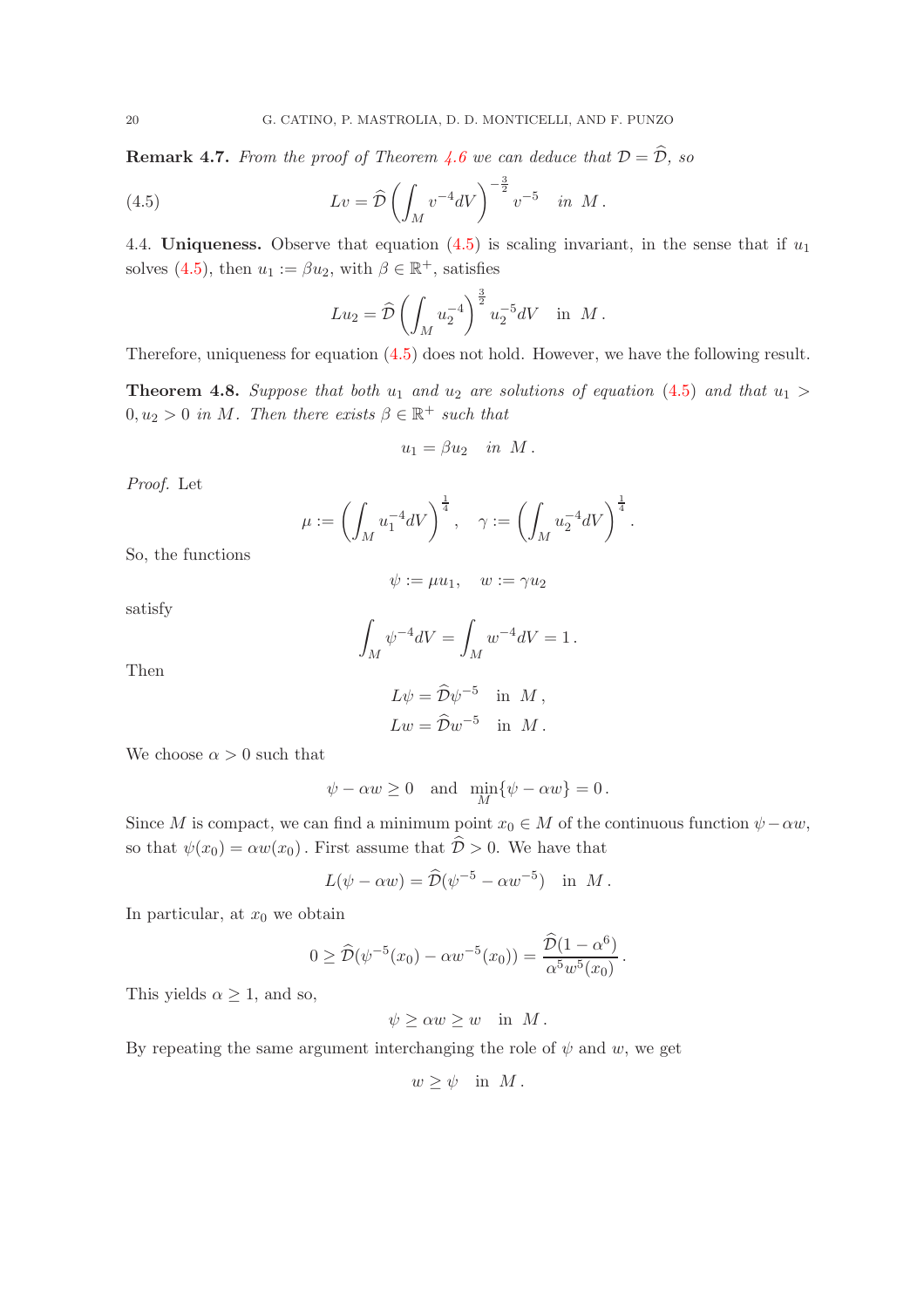Hence

$$
\mu u_1 = \psi = w = \gamma u_2 \quad \text{in} \ \ M \ .
$$

Thus, we obtain the thesis with  $\beta = \frac{2}{\mu}$  $\frac{\gamma}{\mu}.$ 

Now, assume that  $\hat{\mathcal{D}} = 0$ . Since  $\psi - \alpha w \geq 0$ , if we take  $M > ||c||_{L^{\infty}}$ , then we have

$$
L(\psi - \alpha w) + M(\psi - \alpha w) \ge 0 \quad \text{in} \ \ M,
$$

and  $\min_M {\psi - \alpha w} = 0$ . Observe that

$$
\lambda_1(L+M\operatorname{Id}) = \lambda_1(L) + M = M > 0.
$$

Thus, by Lemma [4.2](#page-14-1) applied to the operator  $L + M Id$  for the function  $\psi - \alpha w$ , we obtain  $\psi = \alpha w$ . Therefore,

$$
u_1 = \frac{\gamma}{\mu} \alpha u_2 \quad \text{in} \ \ M \ .
$$

The proof is now complete.  $\Box$ 

**Remark 4.9.** *The proof of Theorem [4.8](#page-19-1) in the case*  $\hat{\mathcal{D}} = 0$  *is equivalent to the proof that*  $\lambda_1(L)$  *is simple.* 

<span id="page-20-0"></span>Consider equation

(4.6) 
$$
Lu = \mathfrak{D}(u) \left( \int_M u^{-4} dV \right)^{-\frac{3}{2}} u^{-5} \text{ in } M.
$$

Observe that  $\mathfrak{D}(u) = \mathfrak{D}(\beta u)$  for any  $\beta \in \mathbb{R}^+$ . Furthermore, equation  $(4.6)$  is scaling invariant as before, so uniqueness for equation [\(4.6\)](#page-20-0) does not hold. However, we have the following result.

<span id="page-20-1"></span>**Theorem 4.10.** Suppose that both  $u_1$  and  $u_2$  are solutions to equation [\(4.6\)](#page-20-0), and that  $u_1 >$  $0, u_2 > 0$  *in M*. Then there exists  $\beta \in \mathbb{R}^+$  such that

$$
u_1 = \beta u_2 \quad in \; M \, .
$$

*Proof.* First assume that  $\mathfrak{D}(u_1) > 0$ ,  $\mathfrak{D}(u_2) > 0$ . Let

$$
\mu := \left(\int_M u_1^{-4}dV\right)^{\frac{1}{4}}\mathfrak{D}(u_1), \quad \gamma := \left(\int_M u_2^{-4}dV\right)^{\frac{1}{4}}\mathfrak{D}(u_2).
$$

So, the functions

$$
\psi := \mu u_1, \quad w := \gamma u_2
$$

satisfy

$$
L\psi = \psi^{-5} \quad \text{in} \quad M ,
$$
  

$$
Lw = w^{-5} \quad \text{in} \quad M .
$$

Hence the conclusion follows as in the proof of Theorem [4.8,](#page-19-1) when  $\hat{\mathcal{D}} > 0$ . Also, in the case  $\mathfrak{D}(u_1) = \mathfrak{D}(u_2) = 0$ , the thesis is obtained by the same arguments as in the proof of Theorem [4.8,](#page-19-1) when  $\hat{\mathcal{D}} = 0$ .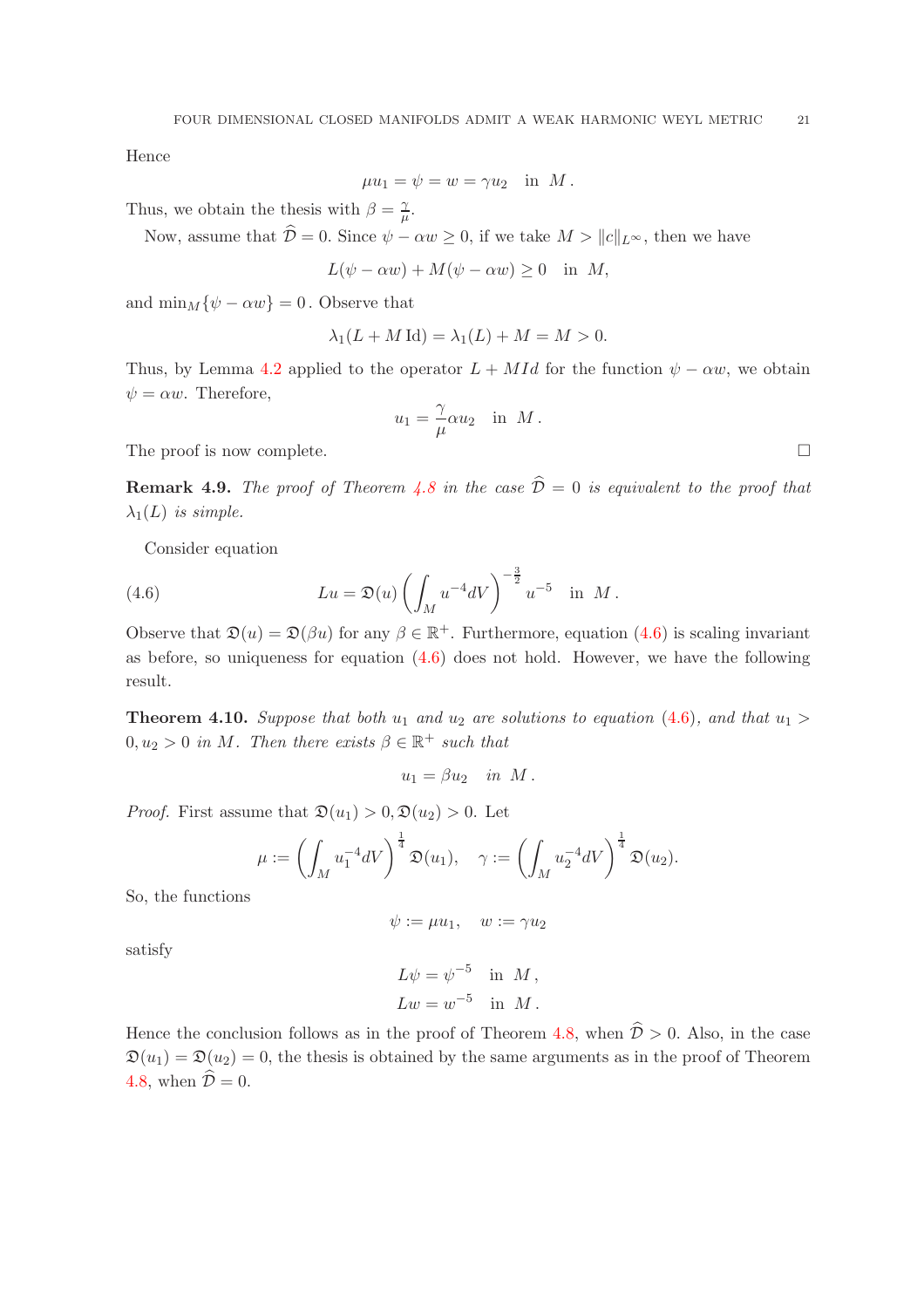We claim that the case  $\mathfrak{D}(u_1) > 0$  and  $\mathfrak{D}(u_2) = 0$  cannot happen. Indeed, by contradiction assume that  $\mathfrak{D}(u_1) > 0$  and  $\mathfrak{D}(u_2) = 0$ . Define

$$
\psi := \mu u_1, \quad w := u_2.
$$

We choose  $\alpha > 0$  such that

$$
\psi - \alpha w \ge 0
$$
 and  $\min_M {\psi - \alpha w} = 0$ .

Since M is compact, we can find a minimum point  $x_0 \in M$  of the continuous function  $\psi - \alpha w$ , so that  $\psi(x_0) = \alpha w(x_0)$ . We have that

$$
L(\psi - \alpha w) = \psi^{-5} \text{ in } M.
$$

In particular, at  $x_0$  we obtain

$$
0 \ge \psi^{-5}(x_0) > 0.
$$

This is a contradiction. The proof is now complete.  $\Box$ 

**Corollary 4.11.** *Every critical point of the functional*  $u \mapsto \mathfrak{D}(u)$ *, defined in*  $H(M)$ *, is a minimum point.*

*Proof.* Let w be a critical point of the functional  $u \mapsto \mathfrak{D}(u)$ . Recall that this is equivalent to requiring that  $\mathfrak{D}'(w) = 0$ , i.e. w is a solution of equation [\(4.6\)](#page-20-0). By Theorem [4.6,](#page-16-0) there exists a minimum point v of the functional  $u \mapsto \mathfrak{D}(u)$ , which is a solution of equation [\(4.5\)](#page-19-0). By Theorem [4.10](#page-20-1) with  $u_1 = w$  and  $u_2 = v$  we can infer that  $w = \beta v$ , for some  $\beta > 0$ . Then

$$
\mathfrak{D}(w) = \mathfrak{D}(\beta v) = \mathfrak{D}(v) = \widehat{\mathcal{D}}.
$$

This is the thesis.  $\Box$ 

4.5. Further results. For any  $\beta > 0$  consider equation

$$
(4.7) \t\t\t Lu = \beta u^{-5} \t\t in M.
$$

Let

<span id="page-21-0"></span>
$$
\underline{l} := \min_M \varphi_1, \quad \overline{l} := \max_M \varphi_1.
$$

<span id="page-21-1"></span>**Proposition 4.12.** *Assume that*  $\lambda_1 > 0$  *and*  $\beta > 0$ *. Then there exists a solution*  $u \in C^{\infty}(M)$ *of equation* [\(4.7\)](#page-21-0) *such that*

$$
\frac{l}{\overline{l}}\left(\frac{\beta}{\lambda_1}\right)^{\frac{1}{6}} \leq u \leq \frac{\overline{l}}{\underline{l}}\left(\frac{\beta}{\lambda_1}\right)^{\frac{1}{6}} \quad in \ M.
$$

*Moreover, if*  $v > 0$  *is any solution of equation* [\(4.7\)](#page-21-0)*, then*  $v = u$  *in* M.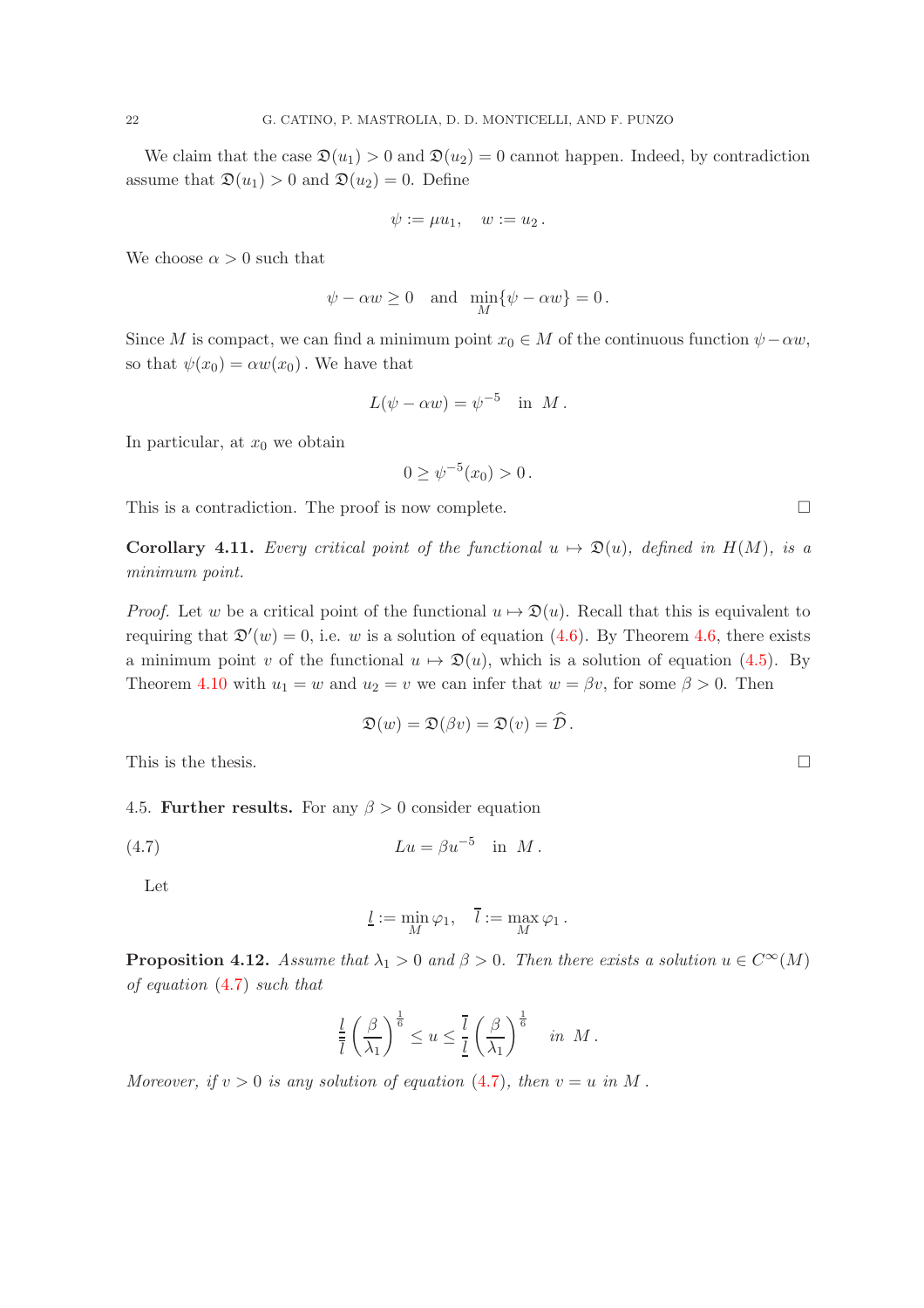*Proof.* Define

$$
\underline{u} := \underline{\alpha} \varphi_1, \quad \overline{u} := \overline{\alpha} \varphi_1,
$$

where  $\alpha, \overline{\alpha}$  are positive constants to be chosen. It is easily seen that if  $\alpha \leq \frac{\beta^{\frac{1}{6}}}{\gamma, \frac{1}{6}}$  $\frac{\frac{\beta^6}{1}}{l\lambda_1^6}$ , then <u>u</u> is a 1 subsolution of equation [\(4.7\)](#page-21-0), that is

$$
L\underline{u} \leq \beta \underline{u}^{-5} \quad \text{in} \ \ M \ .
$$

In fact,

$$
L\underline{u} = \lambda_1 \underline{\alpha} \varphi_1 \le \beta \underline{u}^{-5} = \beta \underline{\alpha}^{-5} \varphi_1^{-5} \quad \text{in} \ \ M \,,
$$

provided that  $\alpha \leq \frac{\beta^{\frac{1}{6}}}{\beta^{\frac{1}{6}}}$  $\frac{\beta^{\frac{1}{6}}}{\bar{l}\lambda_1^{\frac{1}{6}}}$ . It is similarly seen that if  $\overline{\alpha} \geq \frac{\beta^{\frac{1}{6}}}{l\lambda_1^{\frac{1}{6}}}$  $\frac{1}{l\lambda_1^6}$ , then  $\overline{u}$  is a supersolution of equation [\(4.7\)](#page-21-0), that is

$$
L\overline{u} \ge \beta \,\overline{u}^{-5} \quad \text{in} \ \ M \ .
$$

Clearly,  $0 < \underline{\alpha} \leq \overline{\alpha}$ . Define

<span id="page-22-0"></span>
$$
\mathcal{L}u := -\operatorname{div}\left(a\nabla u\right).
$$

Hence equation  $(4.6)$  is equivalent to equation

(4.8) 
$$
\mathcal{L}u = f(u) \text{ in } M,
$$

where  $f(u) := -cu + u^{-5}$ . We have shown that <u>u</u> is a subsolution of equation [\(4.8\)](#page-22-0), while  $\overline{u}$ is a supersolution of equation [\(4.8\)](#page-22-0). Moreover,

$$
0 < \underline{\alpha} \underline{l} \le \underline{u} \le \overline{u} \le \overline{\alpha} \overline{l} \quad \text{in} \ M \,,
$$

and  $f \in C^1([\underline{\alpha} \underline{l}, \overline{\alpha} \overline{l}])$ . Hence by the standard sub- and supersolutions method, we can infer that there exists a weak solution to equation  $(4.8)$ , and hence to equation  $(4.7)$ , satisfying

$$
\underline{u} \le u \le \overline{u} \quad \text{in} \ \ M \ .
$$

By standard regularity theory it follows that  $u \in C^{\infty}(M)$ . Moreover, by the same arguments as in the proof of Theorem [4.8](#page-19-1) when  $\hat{\mathcal{D}} > 0$  we can infer that if  $v > 0$  is any solution of equation [\(4.7\)](#page-21-0), then  $v = u$ . This completes the proof.

**Proposition 4.13.** *Suppose that*  $\hat{\mathcal{D}} > 0$ *. Let* v *be a solution of equation* [\(4.5\)](#page-19-0)*. Then* 

$$
\frac{l}{\overline{l}}\left(\frac{\widehat{\mathcal{D}}}{\lambda_1}\right)^{\frac{1}{6}} \leq v \left(\int_M v^{-4} dV\right)^{\frac{1}{4}} \leq \frac{\overline{l}}{\underline{l}}\left(\frac{\widehat{\mathcal{D}}}{\lambda_1}\right)^{\frac{1}{6}} \quad in \ \ M \, .
$$

*Proof.* Let v be a solution of equation  $(4.5)$ . So, v is also a solution of equation  $(4.7)$  with  $\beta = \hat{\mathcal{D}} \left( \int_M v^{-4} dV \right)^{-\frac{3}{2}}$ . Hence, by Proposition [4.12,](#page-21-1) the thesis follows.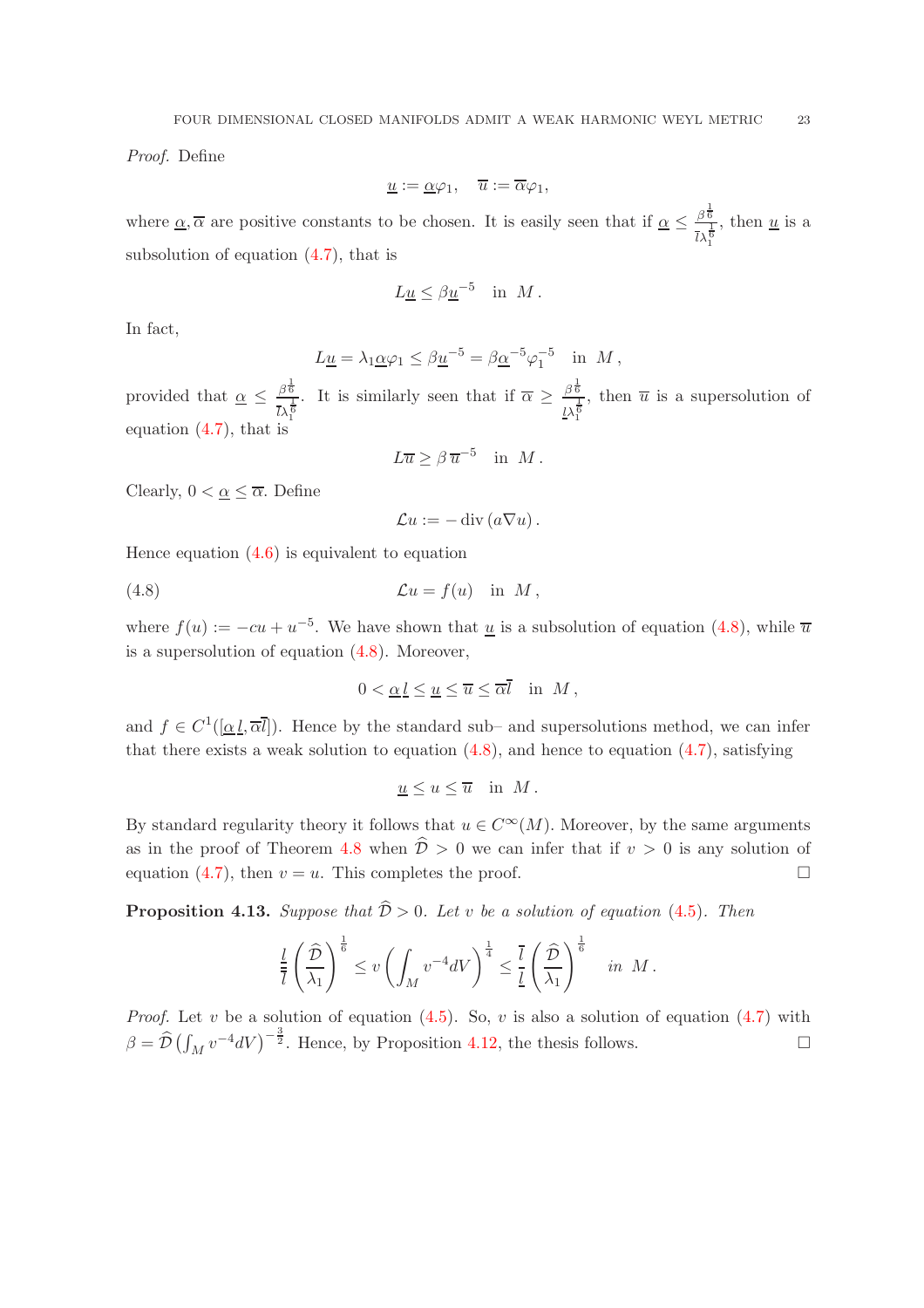# 5. A quantitative improved Kato inequality

<span id="page-23-0"></span>We recall that, given any tensor T, at every point where  $|T| \neq 0$ , one has the classical Kato inequality

$$
|\nabla T|^2 \ge |\nabla |T||^2.
$$

It was proved by Gursky and Lebrun [\[15\]](#page-29-15), that on a four manifold  $(M^4, g)$  with half harmonic Weyl metric, i.e.  $\delta W^{\pm} \equiv 0$ , there holds

$$
|\nabla W^\pm|^2\geq \frac{5}{3}\big|\nabla|W^\pm|\big|^2
$$

if  $|W^{\pm}| \neq 0$ . In this section we prove a new quantitative version of the classical Kato inequality for the Weyl tensors  $W^{\pm}$ . In particular, we recover the sharp Kato inequality established in [\[15\]](#page-29-15).

<span id="page-23-2"></span>**Lemma 5.1.** Let  $(M^4, g)$  be a four dimensional Riemannian manifold. Then at a point where  $|W^{\pm}| \neq 0$  *it holds* 

$$
|\nabla W^{\pm}|^2 \ge k |\nabla |W^{\pm}|^2 - \frac{8(k-1)}{(5-3k)} |\delta W^{\pm}|^2
$$

*for every*  $k \in [0, \frac{5}{3}]$  $\frac{5}{3}$ ). In particular, if  $\delta W^{\pm} \equiv 0$ , then at a point where  $|W^{\pm}| \neq 0$ , it holds

$$
|\nabla W^{\pm}|^2 \ge \frac{5}{3} |\nabla |W^{\pm}|^2.
$$

<span id="page-23-3"></span>**Remark 5.2.** As it will be clear from the proof, in the case  $k = 0$ , the inequality holds on *the whole* M, even at points where  $|W^{\pm}| = 0$ .

*Proof.* We perform our computations for the self-dual case; first recall that (see equation  $(2.12)$ 

$$
\|\nabla W^+\|^2 = |d\lambda^+|^2 + |d\mu^+|^2 + |d\nu^+|^2 + 2(\mu^+ - \nu^+)^2|a^+|^2 + 2(\lambda^+ - \nu^+)^2|b^+|^2 + 2(\lambda^+ - \mu^+)^2|c^+|^2.
$$

In the rest of the proof we omit the "+" on  $\lambda$ ,  $\mu$ ,  $\nu$ ,  $\omega$ ,  $\eta$ ,  $\theta$  and  $a$ ,  $b$ ,  $c$  for the sake of simplicity. We set  $\bar{a} := (\mu - \nu)a, \bar{b} := (\lambda - \nu)b$  and  $\bar{c} := (\lambda - \mu)c$ ; we also define

$$
X_j := -\omega_{ij}\bar{a}_i, \quad Y_j := \eta_{ij}\bar{b}_i, \quad Z_j := -\theta_{ij}\bar{c}_i.
$$

Then, from the quaternionic structure, we get

$$
|X|^2 = |\bar{a}|^2, \quad |Y|^2 = |\bar{b}|^2, \quad |Z|^2 = |\bar{c}|^2
$$

and

$$
\langle X, Y \rangle = -\theta_{ij}\bar{b}_i\bar{a}_j, \quad \langle X, Z \rangle = -\eta_{ij}\bar{c}_i\bar{a}_j, \quad \langle Y, Z \rangle = -\omega_{ij}\bar{c}_i\bar{b}_j.
$$
  
Since  $\lambda + \mu + \nu = 0$ ,  $||W||^2 = \frac{1}{4}|W|^2$  and  $||\nabla W||^2 = \frac{1}{4}|\nabla W|^2$  we have

<span id="page-23-1"></span>(5.1) 
$$
|\nabla W^+|^2 = 8(|d\lambda|^2 + \langle d\lambda, d\nu \rangle + |d\nu|^2 + |X|^2 + |Y|^2 + |Z|^2)
$$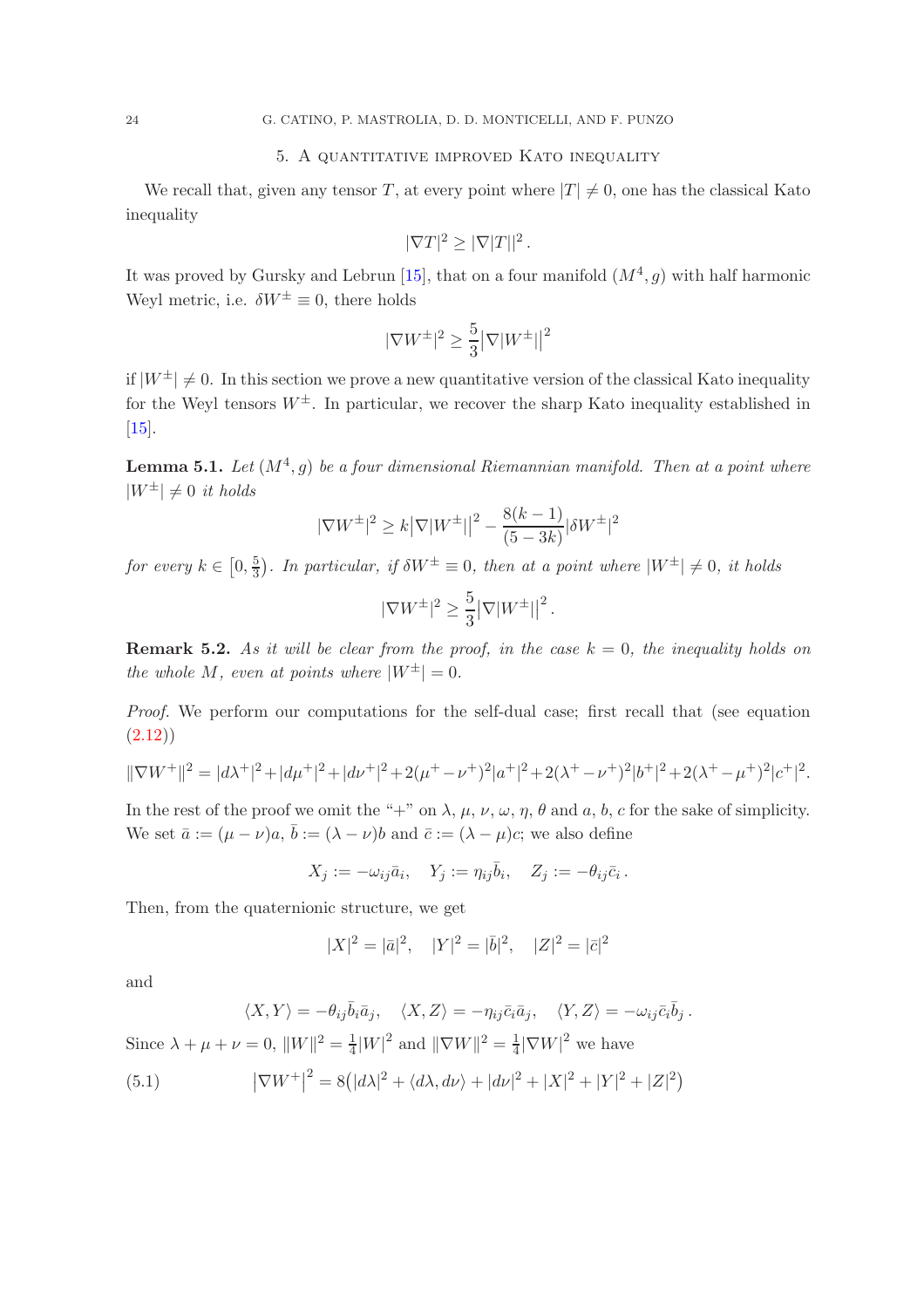and

$$
\begin{aligned} \left|\nabla \|W^+\|\right|^2 &= 2\left|d\left(\sqrt{\lambda^2 + \nu^2 + \lambda\nu}\right)\right|^2 \\ &= 2\left|\frac{1}{2\sqrt{\lambda^2 + \nu^2 + \lambda\nu}}(2\lambda d\lambda + 2\nu d\nu + \nu d\lambda + \lambda d\nu)\right|^2 \\ &= \frac{1}{2(\lambda^2 + \nu^2 + \lambda\nu)}|(2\lambda + \nu)d\lambda + (\lambda + 2\nu)d\nu|^2. \end{aligned}
$$

Thus

(5.2)

<span id="page-24-0"></span>
$$
|\nabla |W^+||^2 = \frac{2}{\lambda^2 + \nu^2 + \lambda \nu} \Big[ (2\lambda + \nu)^2 |d\lambda|^2 + (\lambda + 2\nu)^2 |d\nu|^2 + 2(2\lambda + \nu)(\lambda + 2\nu)d\lambda d\nu \Big].
$$

Now, since by  $(2.11)$  one has

$$
2W_{ijpt,t}^{+} = \left(\lambda_t \omega_{pt} + \bar{c}_t \eta_{pt} - \bar{b}_t \theta_{pt}\right) \omega_{ij}
$$

$$
+ \left(\bar{c}_t \omega_{pt} + \mu_t \eta_{pt} + \bar{a}_t \theta_{pt}\right) \eta_{ij}
$$

$$
+ \left(-\bar{b}_t \omega_{pt} + \bar{a}_t \eta_{pt} + \nu_t \theta_{pt}\right) \theta_{ij},
$$

we deduce, after some computations,

$$
\begin{aligned}\n\left|\delta W^{+}\right|^{2} &= \left|\lambda_{t}\omega_{pt} + \bar{c}_{t}\eta_{pt} - \bar{b}_{t}\theta_{pt}\right|^{2} \\
&+ \left|\bar{c}_{t}\omega_{pt} + \mu_{t}\eta_{pt} + \bar{a}_{t}\theta_{pt}\right|^{2} \\
&+ \left|-\bar{b}_{t}\omega_{pt} + \bar{a}_{t}\eta_{pt} + \nu_{t}\theta_{pt}\right|^{2} \\
&= \left|d\lambda\right|^{2} + \left|d\mu\right|^{2} + \left|d\nu\right|^{2} + 2\left|\bar{a}\right|^{2} + 2\left|\bar{b}\right|^{2} + 2\left|\bar{c}\right|^{2} \\
&+ 2\omega_{st}(-\bar{c}_{t}b_{s} + \mu_{t}\bar{a}_{s} + \bar{a}_{t}\nu_{s}) \\
&- 2\eta_{st}\left(-\lambda_{t}\bar{b}_{s} + \bar{c}_{t}\bar{a}_{s} - \bar{b}_{t}\nu_{s}\right) \\
&+ 2\theta_{st}\left(\lambda_{t}\bar{c}_{s} + \bar{c}_{t}\mu_{s} - \bar{b}_{t}\bar{a}_{s}\right),\n\end{aligned}
$$

and thus

<span id="page-24-1"></span>(5.3) 
$$
\left|\delta W^{+}\right|^{2} = 2|d\lambda|^{2} + 2\langle d\lambda, d\nu\rangle + 2|d\nu|^{2} + 2|X|^{2} + 2|Y|^{2} + 2|Z|^{2} + 2\langle d\lambda, X\rangle + 2\langle d\lambda, Y\rangle - 4\langle d\lambda, Z\rangle + 4\langle d\nu, X\rangle - 2\langle d\nu, Y\rangle - 2\langle d\nu, Z\rangle - 2\langle X, Y\rangle - 2\langle X, Z\rangle - 2\langle Y, Z\rangle.
$$

With respect to the "formal" ordered basis  $d\lambda$ ,  $d\nu$ , X, Y and Z, we can express the three quantities in equations  $(5.1)$ ,  $(5.2)$  and  $(5.3)$  as quadratic forms, with associated matrices given by, respectively,  $\mathbf{r}$  $\overline{a}$ 

$$
\mathcal{M}_{|\nabla W^{+}|^{2}} = \left[\begin{array}{cccc} 8 & 4 & 0 & 0 & 0 \\ 4 & 8 & 0 & 0 & 0 \\ 0 & 0 & 8 & 0 & 0 \\ 0 & 0 & 0 & 8 & 0 \\ 0 & 0 & 0 & 0 & 8 \end{array}\right],
$$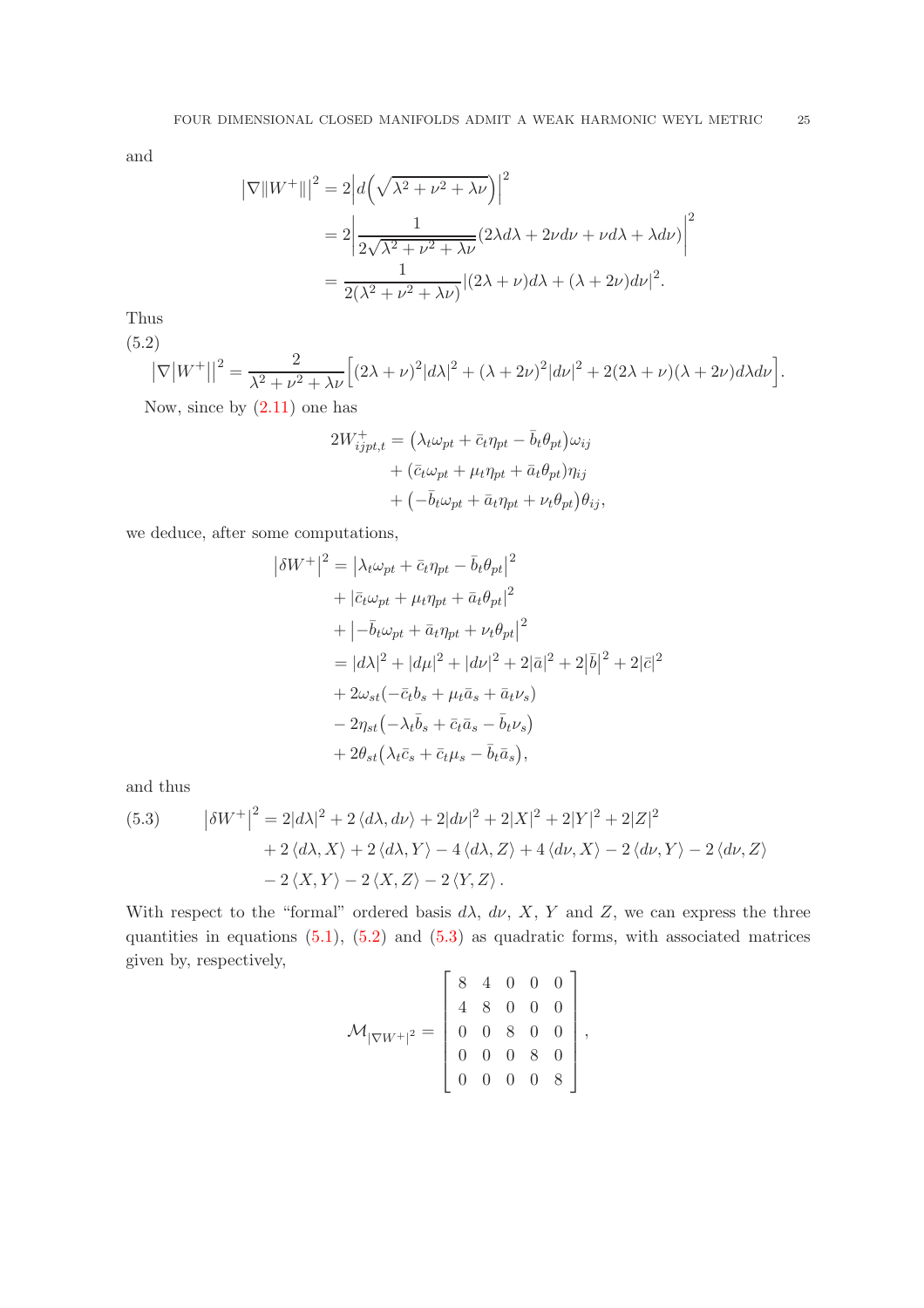$$
\mathcal{M}_{|\nabla|W^+||^2} = \frac{2}{\lambda^2 + \nu^2 + \lambda \nu} \begin{bmatrix} (2\lambda + \nu)^2 & (2\lambda + \nu)(\lambda + 2\nu) & 0 & 0 & 0 \\ (2\lambda + \nu)(\lambda + 2\nu) & (\lambda + 2\nu)^2 & 0 & 0 & 0 \\ 0 & 0 & 0 & 0 & 0 \\ 0 & 0 & 0 & 0 & 0 \\ 0 & 0 & 0 & 0 & 0 \end{bmatrix},
$$

$$
\mathcal{M}_{|\delta W^+|^2} = \left[\begin{array}{rrrr} 2 & 1 & 1 & 1 & -2 \\ 1 & 2 & 2 & -1 & -1 \\ 1 & 2 & 2 & -1 & -1 \\ 1 & -1 & -1 & 2 & -1 \\ -2 & -1 & -1 & -1 & 2 \end{array}\right],
$$

Now we define the quantity  $Q := |\nabla W^+|^2 + k_1 |\delta W^+|^2 - k_2 |\nabla |W^+||^2$ , for some  $k_1, k_2 \in \mathbb{R}$ , with associated matrix  $Q = \mathcal{M}_{|\nabla W^+|^2} + k_1 \mathcal{M}_{|\nabla |W^+|^2} - k_2 \mathcal{M}_{|\delta W^+|^2}$ ; we have then

$$
\mathcal{M}_Q = \begin{bmatrix}\n8 + 2k_1 - 2k_2 \frac{(2\lambda + \nu)^2}{\lambda^2 + \nu^2 + \lambda \nu} & 4 + k_1 - 2k_2 \frac{(2\lambda + \nu)(\lambda + 2\nu)}{\lambda^2 + \nu^2 + \lambda \nu} & k_1 & k_1 & -2k_1 \\
4 + k_1 - 2k_2 \frac{(2\lambda + \nu)(\lambda + 2\nu)}{\lambda^2 + \nu^2 + \lambda \nu} & 8 + 2k_1 - 2k_2 \frac{(\lambda + 2\nu)^2}{\lambda^2 + \nu^2 + \lambda \nu} & 2k_1 & -k_1 & -k_1 \\
k_1 & 2k_1 & 8 + 2k_1 & -k_1 & -k_1 \\
k_1 & -k_1 & -k_1 & 8 + 2k_1 & -k_1 \\
-2k_1 & -k_1 & -k_1 & 8 + 2k_1\n\end{bmatrix}
$$

A computation gives that  $\det(\mathcal{M}_Q) = 384(8 + 5k_1)(8 + 5k_1 - 8k_2 - 3k_1k_2)$ . Let

$$
k := k_2
$$
 and  $k_1 := \frac{8(k-1)}{5-3k}$ .

Thus det( $\mathcal{M}_Q$ ) = 0. We claim that the matrix  $\mathcal{M}_Q$  is non-negative definite. In fact, we can check that the principal minors of order 2, 3 and 4 have determinants, respectively,

$$
\frac{144(3-k)(1-k)^2}{(5-3k)^2},
$$
  

$$
\frac{384(1-k)^2((3+2k)\lambda^2+(3+k)\lambda\nu+(3+k)\nu^2)}{(5-3k)^2(\lambda^2+\lambda\nu+\nu^2)},
$$
  

$$
\frac{3072k(1-k)^2(2\lambda+\nu)^2}{(5-3k)^2(\lambda^2+\lambda\nu+\nu^2)}.
$$

and

Since  $k \in [0, \frac{5}{3}]$  $\frac{5}{3}$ , it is easy to see that all these quantities are nonnegative. Moreover, with similar computations, one verify that all the leading minors have non-negative determinants. Thus  $\mathcal{M}_Q$  is non-negative definite and the inequality is proved.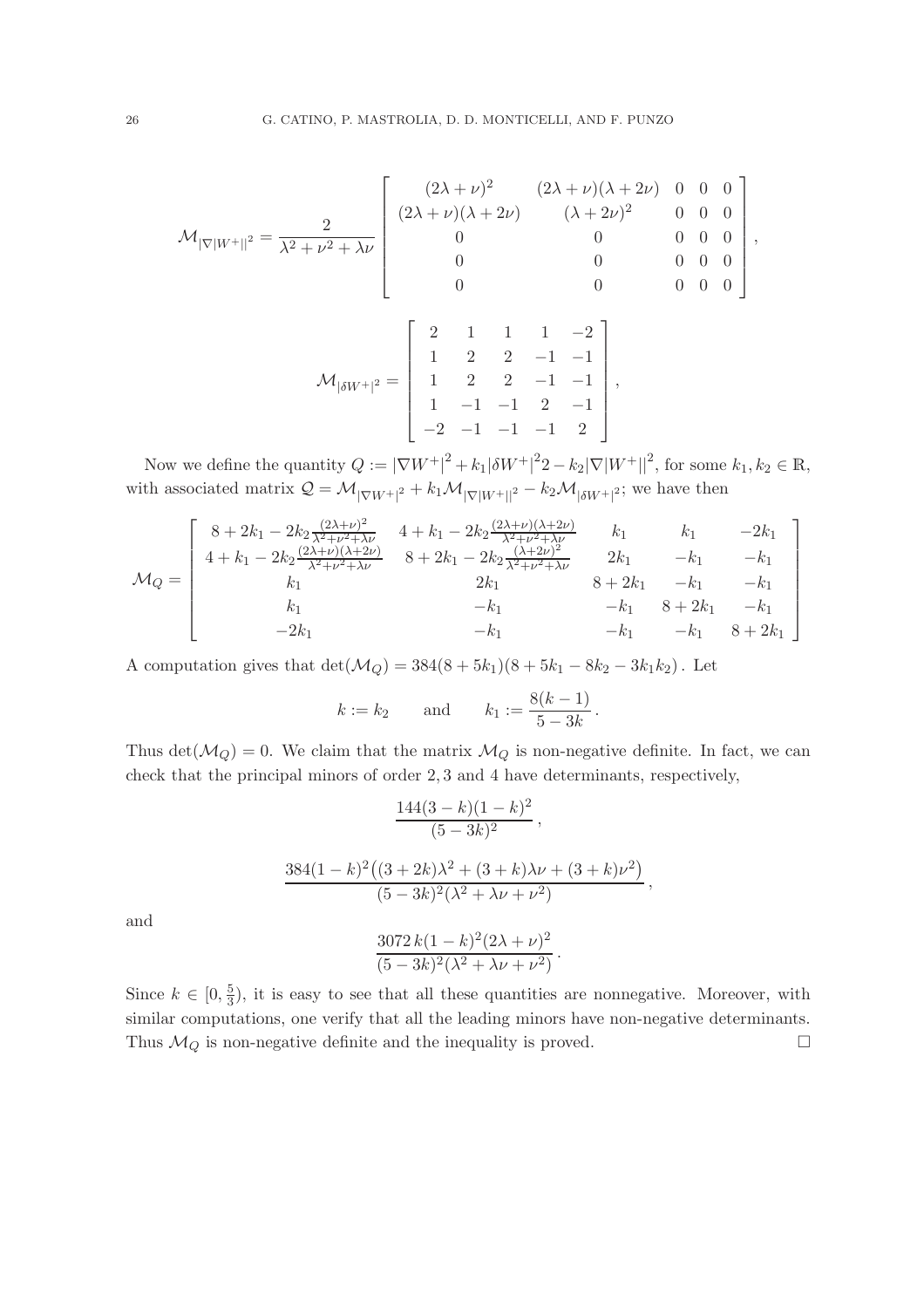## 6. Rigidity results: proof of Theorem [1.3](#page-4-1) and Corollary [1.4](#page-4-0)

<span id="page-26-0"></span>In this section we prove Theorem [1.3](#page-4-1) and Corollary [1.4.](#page-4-0) Let  $(M^4, g)$  be a closed manifold of dimension four with positive Yamabe invariant,  $\mathcal{Y}(M,[g]) > 0$ . Assume that  $(M^4, g)$  is not anti-self-dual, i.e.  $W^+ \neq 0$ , and satisfies the pinching

(6.1) 
$$
\mathcal{W}^+(M,[g]) \leq \frac{\alpha^2}{6} \mathcal{Y}(M,[g])^2,
$$

for some  $\alpha \in [0, \frac{5}{9}]$  $\frac{5}{9}$ . Obiouvsly, if  $\alpha = 0$  we have a contradiction. Moreover, the case  $\alpha = \frac{5}{9}$ 9 was already considered in [\[14\]](#page-29-10) (see also [\[17\]](#page-29-16)). Hence we can assume  $\alpha \in (0, \frac{5}{9})$  $\frac{5}{9}$ ). In order to prove Theorem [1.3,](#page-4-1) we will show that

<span id="page-26-3"></span><span id="page-26-1"></span>
$$
\mathfrak{D}_{\alpha}^{+}(\widetilde{g}) > 0 \quad \text{for every } \widetilde{g} \in [g].
$$

From Lemma [2.3](#page-9-0) we have

<span id="page-26-2"></span>(6.2) 
$$
\int_M |\nabla W^+|^2 dV = \int_M \left( 4|\delta W^+|^2 - \frac{1}{2}R|W^+|^2 + 3W^+_{ijkl}W^+_{ijpq}W^+_{klpq} \right) dV
$$

On the other hand, since the following sharp inequality holds

(6.3) 
$$
W_{ijkl}^+ W_{ijpq}^+ W_{klpq}^+ \leq \frac{1}{\sqrt{6}} |W^+|^3,
$$

by Hölder inequality one has

$$
\begin{split} \int_{M} W_{ijkl}^{+} W_{ijpq}^{+} W_{klpq}^{+} \, dV &\leq \frac{1}{\sqrt{6}} \int_{M} |W^{+}|^{3} \, dV \\ & \leq \frac{1}{\sqrt{6}} \left(\int_{M} |W^{+}|^{2} \, dV\right)^{\frac{1}{2}} \left(\int_{M} |W^{+}|^{4} \, dV\right)^{\frac{1}{2}} \, . \end{split}
$$

Moreover, the equality case is attained if and only if  $W^+$  has at most two different eigenvalues and  $|W^+|$  is constant almost everywhere. In particular, in this case, since  $W^+ \neq 0$ ,  $|W^+| > 0$ on  $W^+$  has exactly two distinct eigenvalues on  $M^4$ . The Yamabe-Sobolev inequality applied to  $u := |W^+|$  yelds

$$
\int_{M} W_{ijkl}^{+} W_{ijpq}^{+} W_{klpq}^{+} dV \le \frac{1}{\sqrt{6} \mathcal{Y}(M, [g])} \left( \int_{M} |W^{+}|^{2} dV \right)^{\frac{1}{2}} \left( 6 \int_{M} |\nabla |W^{+}||^{2} dV + \int_{M} R|W^{+}|^{2} dV \right)
$$
  

$$
\le \alpha \int_{M} |\nabla |W^{+}||^{2} dV + \frac{\alpha}{6} \int_{M} R|W^{+}|^{2} dV,
$$

where in the last inequality we have used the assumption  $(6.1)$ . Let

$$
M_0 := \{ x \in M : |W^+|(x) = 0 \} .
$$

Note that, in general,  $Vol(M_0)$  can be strictly positive (by a unique continuation principle, this is not the case when  $\delta W^+ \equiv 0$ , see for instance [\[13\]](#page-29-17)). Then one has

$$
\int_{M} W_{ijkl}^{+} W_{ijpq}^{+} W_{klpq}^{+} \, dV \leq \alpha \int_{M \backslash M_{0}} |\nabla| W^{+} ||^{2} \, dV + \frac{\alpha}{6} \int_{M_{0}} R |W^{+}|^{2} \, dV \, .
$$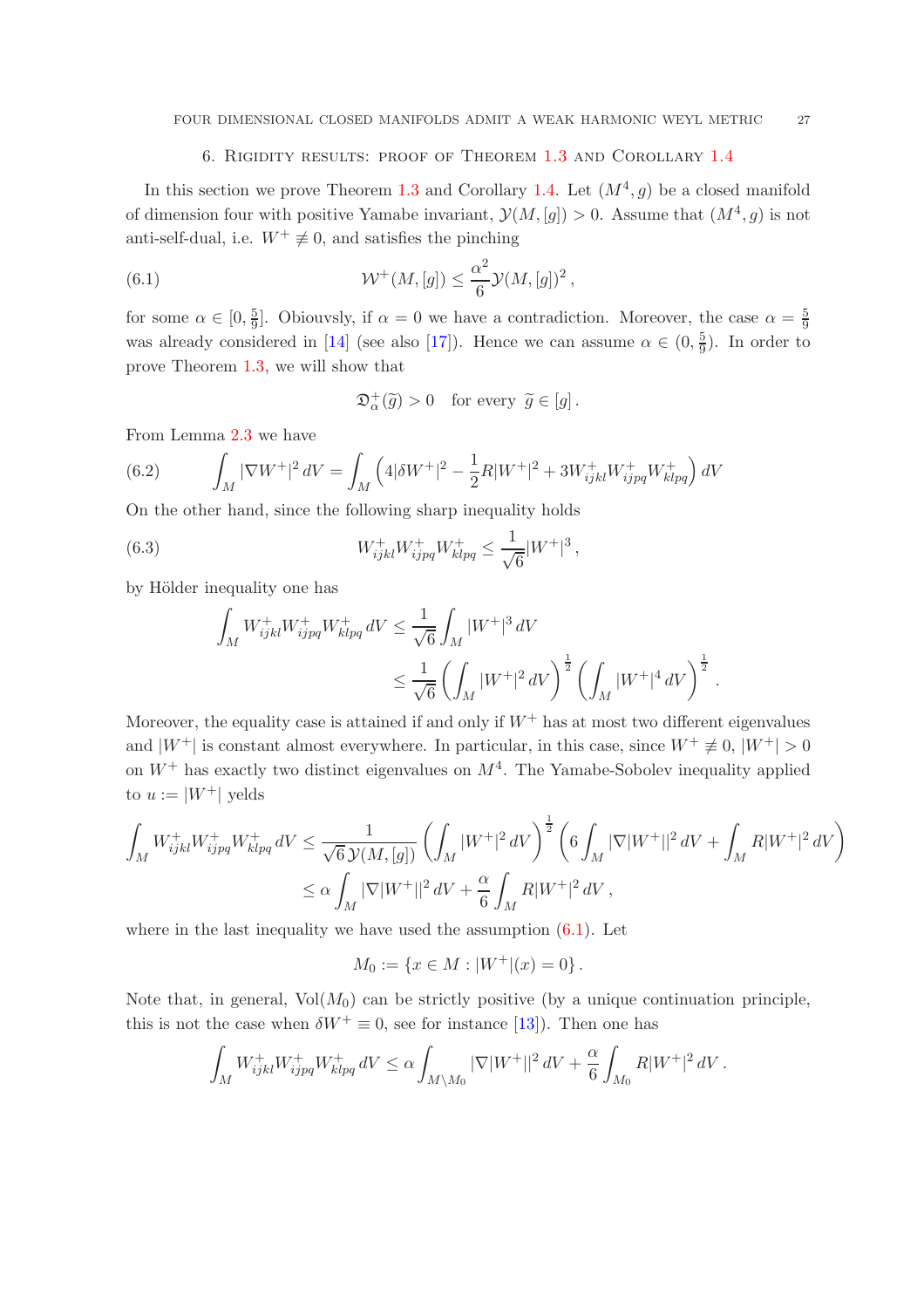Thus, the improved Kato inequality in Lemma [5.1,](#page-23-2) implies for every  $k \in [0, \frac{5}{3}]$  $\frac{5}{3}$ 

$$
\int_{M} W_{ijkl}^{+} W_{ijpq}^{+} W_{klpq}^{+} dV \leq \frac{\alpha}{k} \int_{M \setminus M_0} |\nabla W^{+}|^2 dV + \frac{8\alpha(k-1)}{k(5-3k)} \int_{M \setminus M_0} |\delta W^{+}|^2 dV + \frac{\alpha}{6} \int_{M \setminus M_0} R|W^{+}|^2 dV.
$$

On the other hand, by Remark [5.2,](#page-23-3) on  $M_0$  we have

$$
|\nabla W^+|^2 \ge \frac{8}{5} |\delta W^+|^2,
$$

hence

$$
\frac{\alpha}{k} \int_{M_0} |\nabla W^+|^2 \, dV + \frac{8\alpha(k-1)}{k(5-3k)} \int_{M_0} |\delta W^+|^2 \, dV + \frac{\alpha}{6} \int_{M_0} R|W^+|^2 \, dV \ge 0 \, .
$$

Combining the above inequalities with  $(6.2)$ , we obtain

$$
\frac{k-3\alpha}{k}\int_M |\nabla W^+|^2\,dV\leq \frac{4k(5-3k)+24\alpha(k-1)}{k(5-3k)}\int_M |\delta W^+|^2-\frac{1-\alpha}{2}\int_M R|W^+|^2\,dV\,.
$$

Now choose  $k = 3\alpha$  and we get

$$
\int_M |\delta W^+|^2\,dV \geq \frac{5-9\alpha}{24} \int_M R|W^+|^2\,dV\,,
$$

i.e.

$$
\mathfrak{D}_{\alpha}^{+}(g) \geq 0.
$$

If  $\mathfrak{D}_{\alpha}^{+}(g) > 0$ , since all the assumptions are conformally invariant, this estimate holds for every metric in the conformal class  $\tilde{g} \in [g]$  and the claim follows. On the other hand, suppose that  $\mathfrak{D}^+_{\alpha}(g) = 0$ . Then

$$
\int_M |\delta W^+|^2\,dV = \frac{5-9\alpha}{24}\int_M R|W^+|^2\,dV\,.
$$

From a previous estimate, since  $k = 3\alpha$ , we obtain

$$
\int_{M} W_{ijkl}^{+} W_{ijpq}^{+} W_{klpq}^{+} dV \leq \frac{1}{3} \int_{M} |\nabla W^{+}|^{2} dV + \frac{8(3\alpha - 1)}{3(5 - 9\alpha)} \int_{M} |\delta W^{+}|^{2} dV + \frac{\alpha}{6} \int_{M} R|W^{+}|^{2} dV
$$
  

$$
= \frac{1}{3} \int_{M} |\nabla W^{+}|^{2} dV + \left(\frac{3\alpha - 1}{9} + \frac{\alpha}{6}\right) \int_{M} R|W^{+}|^{2} dV
$$
  

$$
= \frac{1}{3} \int_{M} |\nabla W^{\pm}|^{2} dV + \frac{9\alpha - 2}{18} \int_{M} R|W^{+}|^{2} dV.
$$

Thus

$$
\int_M |\nabla W^+|^2 \, dV \le \left(\frac{5-9\alpha}{6} - \frac{1}{2} + \frac{9\alpha - 2}{6}\right) \int_M R|W^+|^2 \, dV + \int_M |\nabla W^+|^2 = \int_M |\nabla W^+|^2 \, dV
$$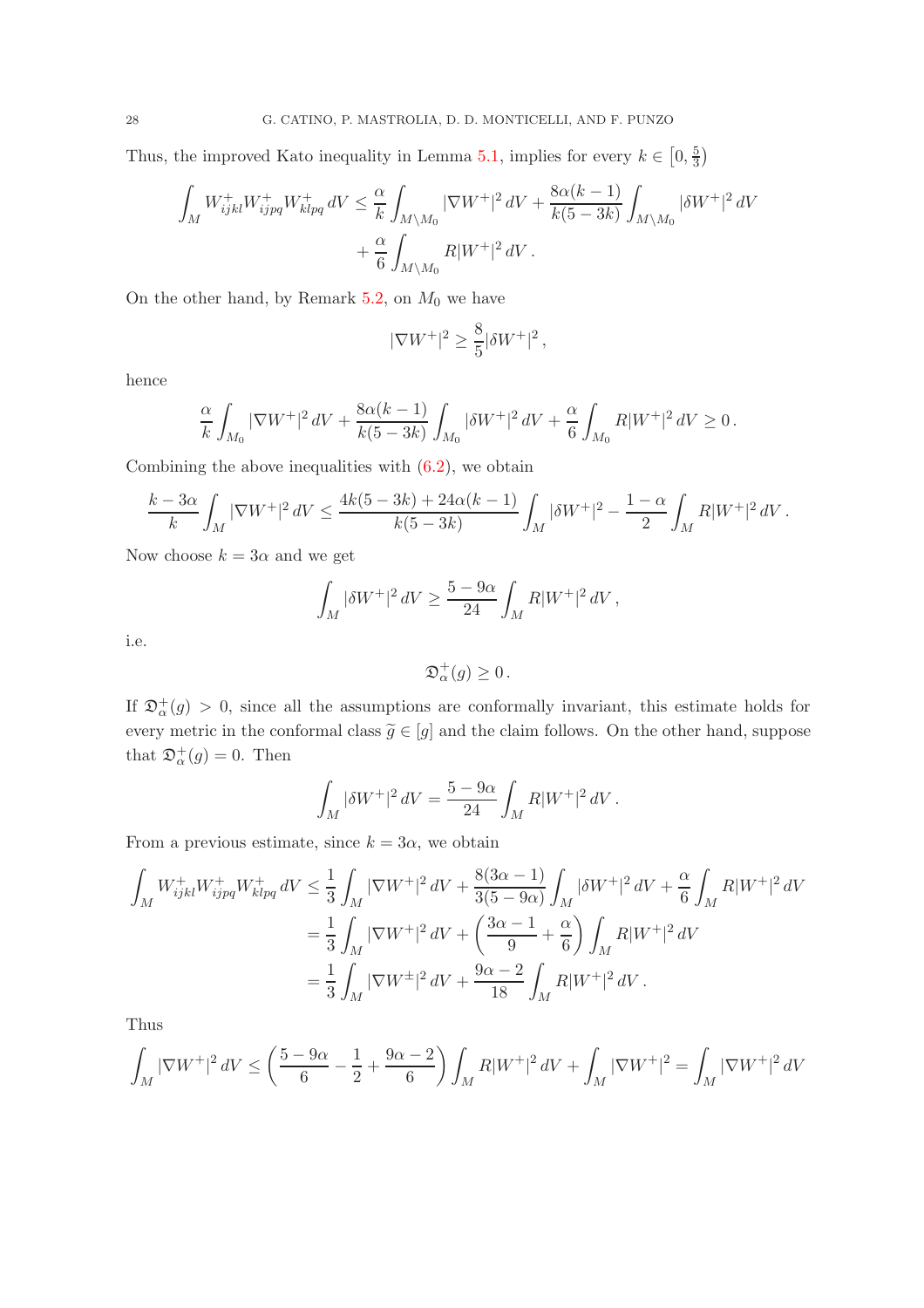In particular we have equalities in the previous computations, so  $|W^+|$  is a positive constant and the equality case in the Yamabe-Sobolev inequality gives that also the scalar curvature R has to be a positive constant. Substituting in  $(6.2)$ , we obtain

$$
\int_M |\nabla W^+|^2 \, dV = \left(\frac{5 - 9\alpha}{6} - \frac{1}{2} + \frac{\alpha}{2}\right) \int_M R|W^+|^2 \, dV = \frac{1 - 3\alpha}{3} \int_M R|W^+|^2 \, dV
$$
\n
$$
= \left(\frac{1 - 3\alpha}{3}\right) \text{Vol}(M) R|W^+|^2 \, .
$$

This implies  $\alpha \leq \frac{1}{3}$  $\frac{1}{3}$ . To conclude we use the fact that we have equality also in the Kato inequality in Lemma [5.1](#page-23-2) with  $k = 3\alpha$ , i.e.

$$
|\nabla W^{+}|^{2} = \frac{8(1 - 3\alpha)}{(5 - 9\alpha)} |\delta W^{+}|^{2}
$$

on  $M^4$ , since  $|W^+| > 0$ . First of all, by the equality in the algebraic estimate [\(6.3\)](#page-26-3) we know that  $W^+$  has exactly two distinct eigenvalues. Following the proof in Lemma [5.1,](#page-23-2) since  $\det(W^+) > 0$ , we can assume that  $\mu = \lambda$  and  $\nu = -2\lambda$ . Thus  $\bar{c} = 0$  and  $Z = 0$ . Substituting in  $(5.1)$  and  $(5.3)$ , we obtain

$$
|\nabla W^+|^2 = 24|d\lambda|^2 + 8|X|^2 + 8|Y|^2
$$

$$
|\delta W^+|^2 = 6|d\lambda|^2 + 2|X|^2 + 2|Y|^2 - 6\langle d\lambda, Y \rangle + 6\langle d\lambda, Y \rangle - 2\langle X, Y \rangle.
$$

Thus

$$
0 = |\nabla W^+|^2 - \frac{8(1-3\alpha)}{(5-9\alpha)}|\delta W^+|^2 = \frac{8}{5-9\alpha} \Big( (9(1-\alpha)|d\lambda|^2 + 3(1-\alpha)|X|^2 + 3(1-\alpha)|Y|^2
$$

$$
+ 6(1-3\alpha)\langle d\lambda, X \rangle - 6(1-3\alpha)\langle d\lambda, Y \rangle + 2(1-3\alpha)\langle X, Y \rangle \Big).
$$

Following again the notation in Lemma [5.1,](#page-23-2) the associated matrix is given by

$$
\mathcal{M} = \frac{8}{5 - 9\alpha} \left[ \begin{array}{ccc} 9(1 - \alpha) & 3(1 - 3\alpha) & -3(1 - 3\alpha) \\ 3(1 - 3\alpha) & 3(1 - \alpha) & (1 - 3\alpha) \\ -3(1 - 3\alpha) & (1 - 3\alpha) & 3(1 - \alpha) \end{array} \right].
$$

A computation shows that  $det(\mathcal{M}) = 288\alpha(2 - 3\alpha)$ , which has to be zero. This is a contradiction, since  $0 < \alpha \leq \frac{1}{3}$  and the proof of Theorem [1.3](#page-4-1) is complete.

Corollary [1.4](#page-4-0) follows from Theorem [1.3](#page-4-1) using the lower bound for the Yamabe invariant proved in [\[12\]](#page-29-14) (see Lemma [2.4\)](#page-10-0).

Acknowledgments. *The authors are members of the Gruppo Nazionale per l'Analisi Matematica, la Probabilit`a e le loro Applicazioni (GNAMPA) of the Istituto Nazionale di Alta Matematica (INdAM). The first and the third authors are supported by the PRIN-2015KB9WPT*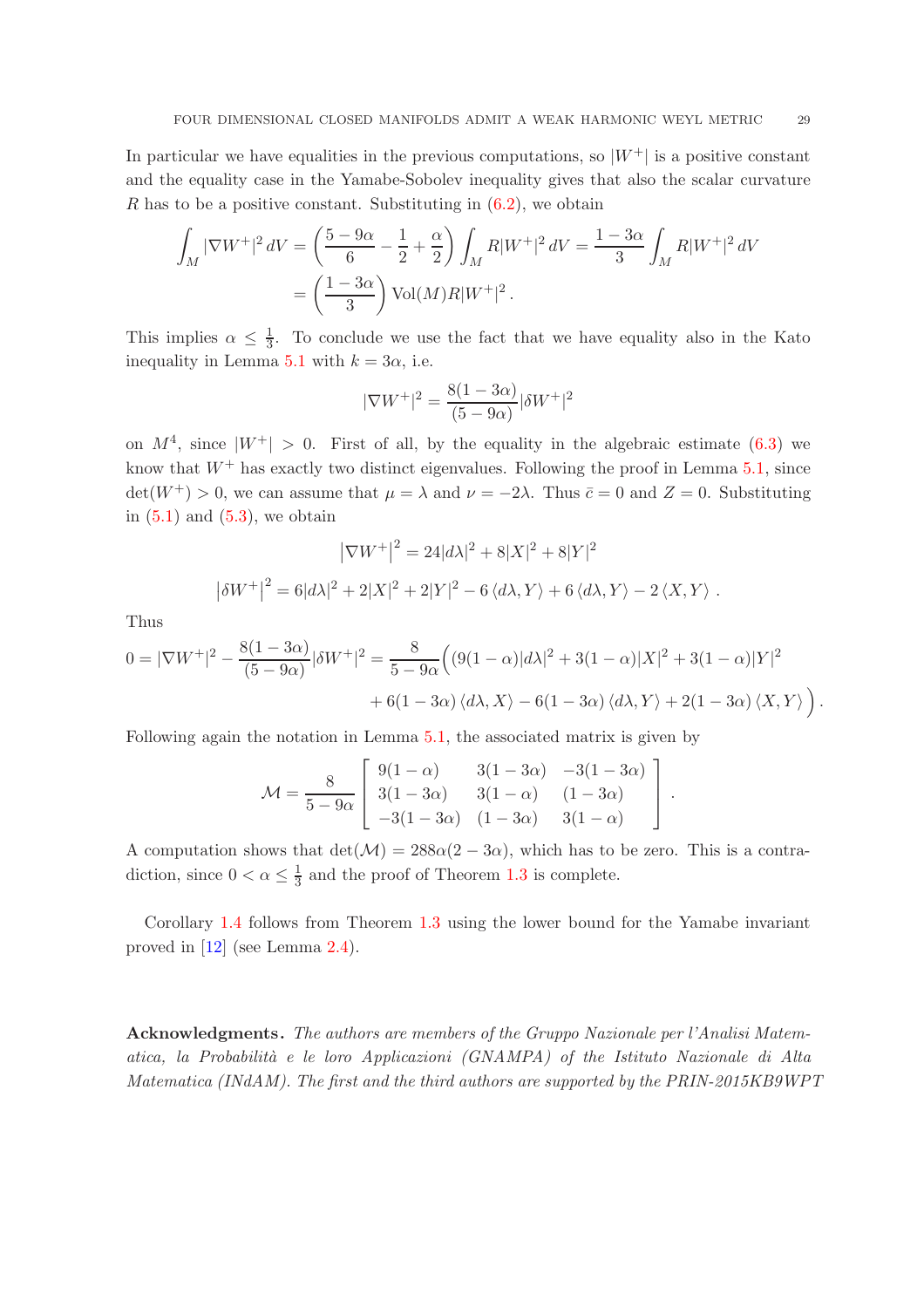*Grant "Variational methods, with applications to problems in mathematical physics and geometry".*

#### **REFERENCES**

- <span id="page-29-9"></span><span id="page-29-4"></span>[1] M. T. Anderson. Scalar curvature, metric degenerations and the static vacuum Einstein equations on 3-manifolds. I. Geom. Funct. Anal., 9(5):855–967, 1999.
- <span id="page-29-0"></span>[2] T. Aubin. Métriques riemanniennes et courbure. J. Differential Geometry, 4:383-424, 1970.
- <span id="page-29-6"></span>[3] A. L. Besse. Einstein manifolds. Springer–Verlag, Berlin, 2008.
- <span id="page-29-11"></span>[4] J.-P. Bourguignon. Les variétés de dimension 4 à signature non nulle dont la courbure est harmonique sont d'Einstein. Invent. Math., 63(2):263–286, 1981.
- <span id="page-29-12"></span>[5] X. Cao and H. Tran. The Weyl tensor of gradient Ricci solitons. Geom. Topol., 20(1):389–436, 2016.
- <span id="page-29-13"></span>[6] G. Catino and P. Mastrolia. Bochner type formulas for the Weyl tensor on four dimensional Einstein manifolds. to appear on Int. Math. Res. Not.
- <span id="page-29-2"></span>[7] G. Catino, P. Mastrolia, D. D. Monticelli, and M. Rigoli. Conformal Ricci solitons and related integrability conditions. Adv. Geom., 16(3):301–328, 2016.
- <span id="page-29-8"></span>[8] S.-Y. A. Chang, M. J. Gursky, and P. C. Yang. An equation of Monge-Ampère type in conformal geometry, and four-manifolds of positive Ricci curvature. Ann. of Math. (2), 155(3):709–787, 2002.
- [9] S.-Y. A. Chang, M. J. Gursky, and P. C. Yang. A conformally invariant sphere theorem in four dimensions. Publ. Math. Inst. Hautes Études Sci.,  $(98):105-143, 2003$ .
- <span id="page-29-7"></span><span id="page-29-5"></span>[10] A. Derdziński. Self-dual Kähler manifolds and Einstein manifolds of dimension four. Compositio Math., 49(3):405–433, 1983.
- <span id="page-29-14"></span>[11] A. Derdziński and C. L. Shen. Codazzi tensor fields, curvature and Pontryagin forms. Proc. London Math. Soc. (3), 47(1):15–26, 1983.
- <span id="page-29-17"></span>[12] M. J. Gursky. Locally conformally flat four- and six-manifolds of positive scalar curvature and positive Euler characteristic. Indiana Univ. Math. J., 43(3):747–774, 1994.
- <span id="page-29-10"></span>[13] M. J. Gursky. Conformal vector fields on four-manifolds with negative scalar curvature. Math. Z., 232(2):265–273, 1999.
- <span id="page-29-15"></span>[14] M. J. Gursky. Four-manifolds with  $\delta W^+ = 0$  and Einstein constants of the sphere. Math. Ann., 318(3):417– 431, 2000.
- <span id="page-29-3"></span>[15] M. J. Gursky and C. Lebrun. On Einstein manifolds of positive sectional curvature. Ann. Global Anal. Geom., 17(4):315–328, 1999.
- <span id="page-29-16"></span>[16] M. J. Gursky and J. A. Viaclovsky. Critical metrics on connected sums of Einstein four-manifolds. Adv. Math., 292:210–315, 2016.
- [17] E. Hebey and M. Vaugon. Effective  $L_p$  pinching for the concircular curvature. J. Geom. Anal., 6(4):531– 553 (1997), 1996.
- <span id="page-29-1"></span>[18] J. M. Lee and T. H. Parker. The Yamabe problem. Bull. Amer. Math. Soc. (N.S.), 17(1):37–91, 1987.